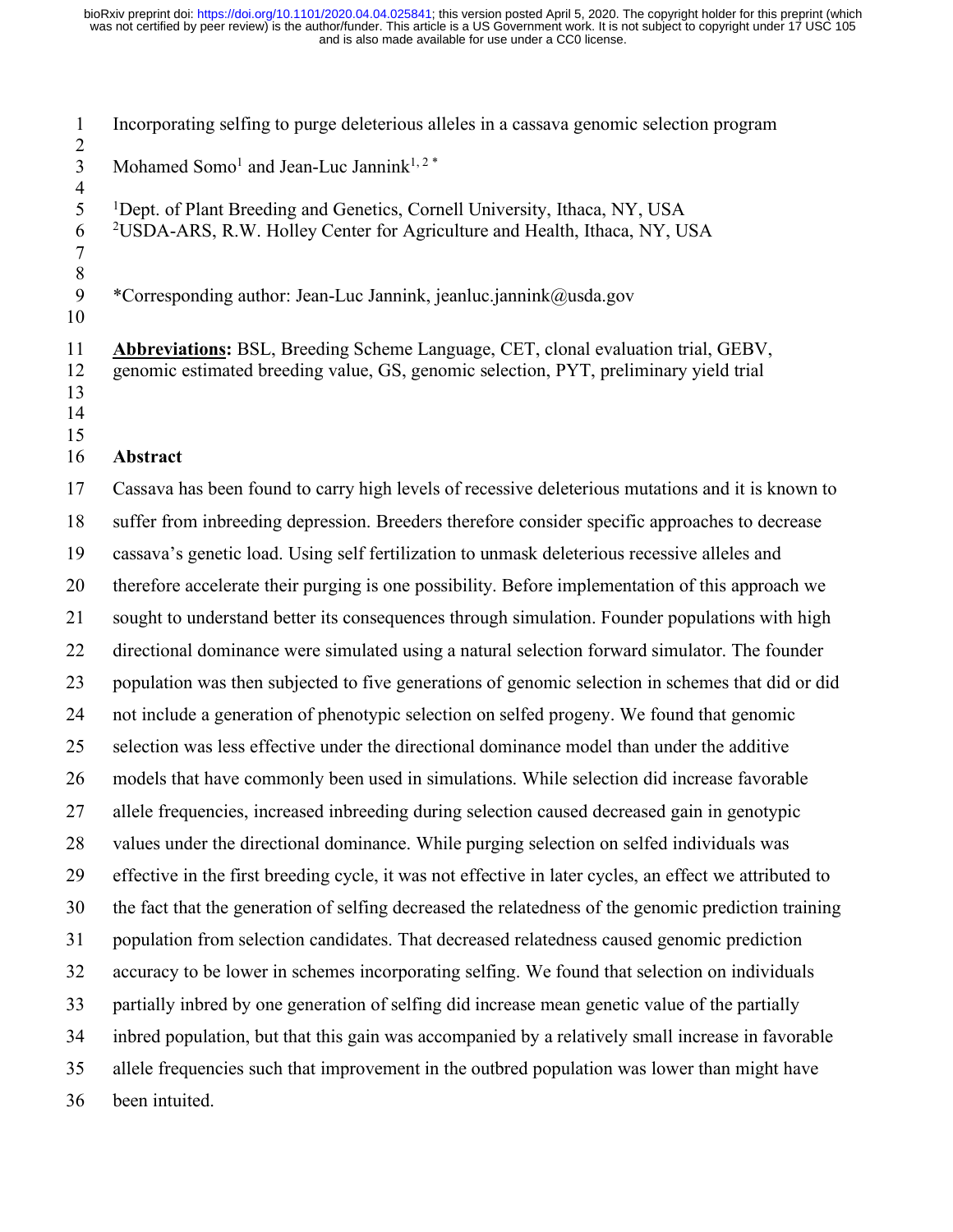### **Introduction**

Over the evolution of wild ancestors of crop plants, during domestication, and during breeding,

- crop populations can accumulate deleterious alleles (Valluru et al., 2019; Ramu et al., 2017).
- This problem may be more severe in clonally-propagated crops, such as cassava, because of the

many propagation cycles they undergo between meiotic recombination events. The propagation

- cycles mean more rounds of DNA replication leading to opportunities for mutation whereas
- recombination facilitates purging by decreasing the association of favorable and deleterious
- alleles across loci. Cassava has been found to carry high levels of deleterious mutations,
- distributed throughout the genome (Ramu et al., 2017). Ramu et al. (2017) further found that
- over the course of modern breeding, deleterious alleles have become more common, but that
- performance among cultivars has been maintained by the masking of these alleles in

heterozygous state. Given the recessive mode of action of these alleles, bringing them to

- homozygous state could be a way to detect and purge them.
- Selfing and subsequent inbreeding depression leading to fitness loss can cause deleterious
- recessive allele purging under natural selection (Charlesworth &Willis, 2009; Lande et al.,
- 1994). Although rounds of selfing can help purge recessive deleterious alleles, it is less efficient
- against mildly deleterious alleles. This means that while selfing could help eliminate strongly
- 54 deleterious alleles it might also accelerate the fixation of mildly deleterious alleles (Boakes &

Wang, 2005).

Selfing in cassava is associated with inbreeding depression and loss of fitness (Rojas et al., 2009;

Nuwamanya et al., 2011; Ceballos et al., 2004). The expression of recessive alleles has been used

- 59 for gene discovery. For example, genotypes carrying waxy genes associated with starch were  $S_1$
- derived from AM206-5 clone (Ceballos et al., 2007). Similarly, Prochnik et al. (2012) used the

61 predominantly homozygous AM560-2 cassava clone  $(S_3$  derived from MCOL-1505) for genome

sequencing. Studies have reported varied inbreeding depression on different cassava traits. Both

Rojas et al. (2009) and Nuwamanya et al. (2011) examined the effect of a single round of selfing

- on fresh root yield and found 60% reduction in yield. Kawuki et al. (2011) reported a 36%
- decrease of dry matter following a cycle of selfing. Finally, de Freitas et al. (2016) found that
- inbreeding depression varied widely between clones, ranging from 2% to 55% for fresh root
- yield, 0% to 9% for height, and 0% to 2% for dry matter content.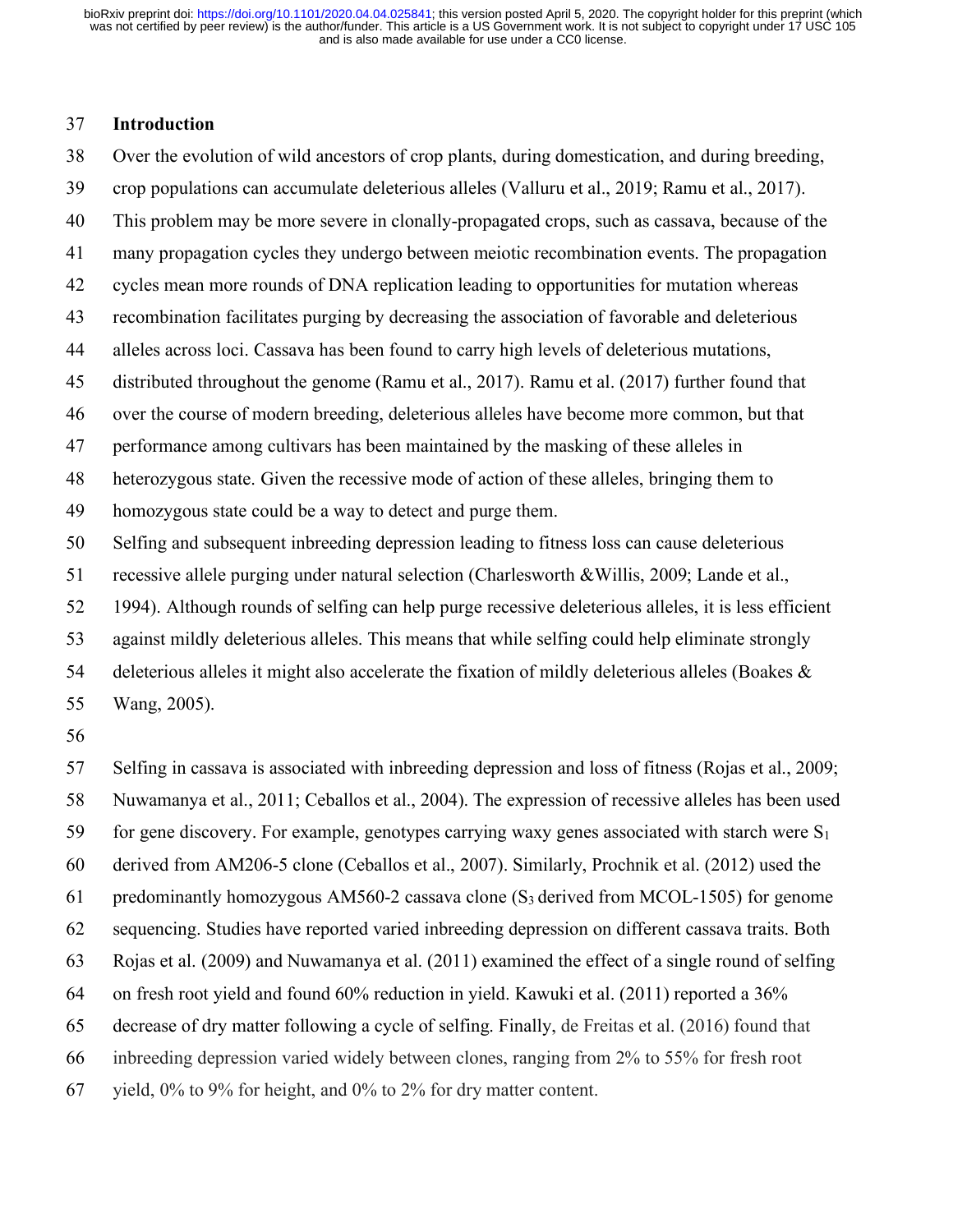#### 

 With GS breeding schemes being adopted in cassava breeding (Wolfe et al., 2017), there is a higher risk of inbreeding because cycles of selection are more frequent and each cycle entails a bottleneck (Ozimati et al., 2019). Ozimati et al. (2019) compared inbreeding between C0 and C1 populations using the average of diagonal elements of a kinship matrix, as a measure of the inbreeding coefficient. While they found less inbreeding in the C1 than in the C0 population, they attributed that to a purposeful crossing design that prevented genomically similar individuals from being crossed. Other GS studies, as well as simulation, have found a potential for rapid loss of diversity (Rutkoski et al., 2015; Jannink, 2010). Empirically testing the impact of selfing cycles for cassava with a relatively long life cycle would be slow and expensive so that breeders are reluctant to explore selfing as a component of the GS scheme. To our knowledge, no GS breeding studies with selfing have been conducted to estimate the effect that selfing might have on gain from selection. In addition to empirical tests, stochastic simulation can be used to test breeding schemes and gain insight into the impact of specific changes such as incorporating selfing. In this study our objectives were to (1) compare breeding schemes with and without selfing in scenarios with different training population sizes and selection intensities under directional dominance and additive modes of gene action, (2) identify mechanisms affecting the observed responses to selection in terms of changes in the frequency of favorable alleles and deleterious homozygote genotypes.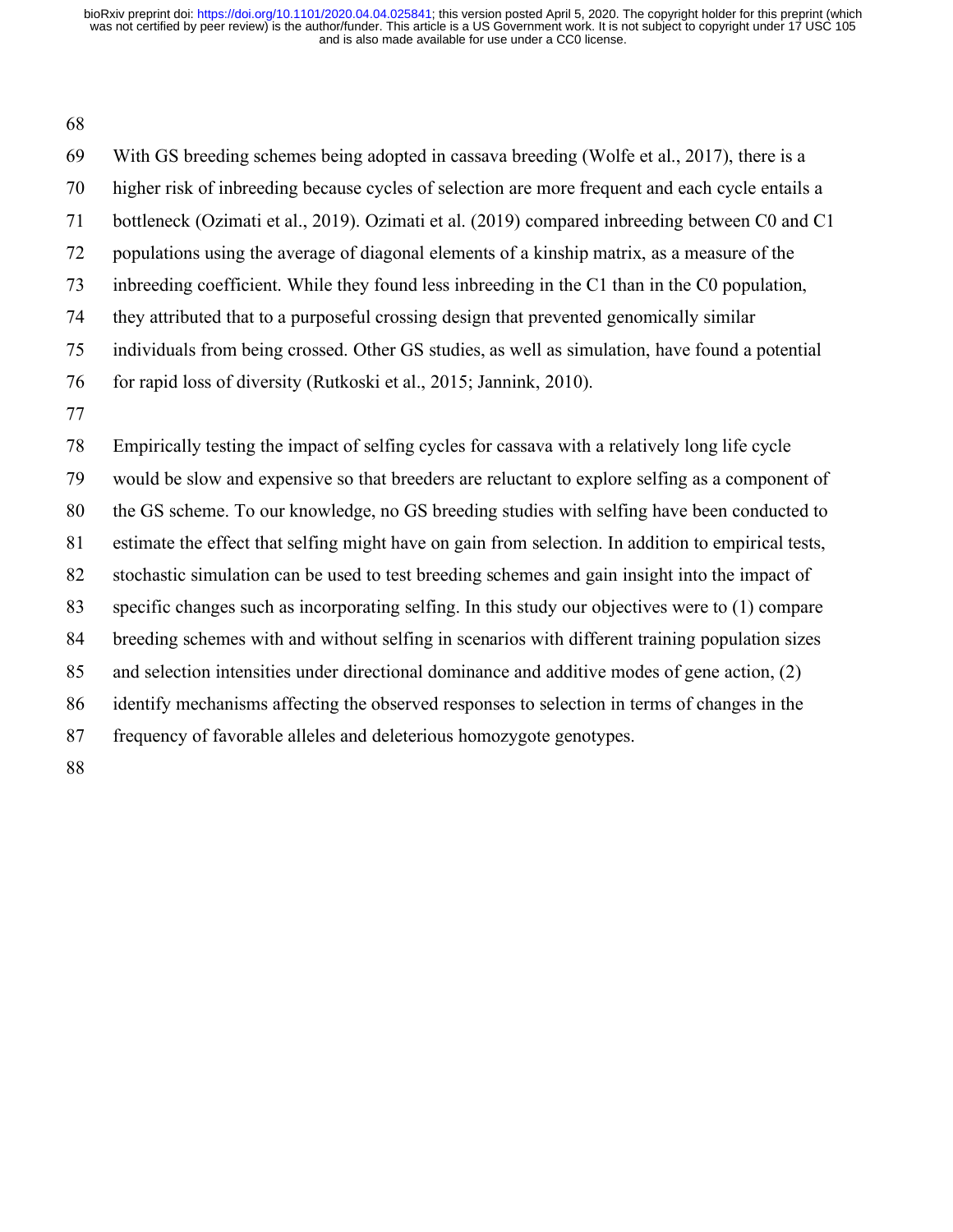### **Materials and methods**

### **Generation of founder haplotypes using forward simulation**

 Because the cassava genome has been found to harbor many deleterious recessive mutations (Ramu et al., 2017), we chose to start breeding schemes from founder haplotypes with evolved directional dominance, induced both by the mode of gene action and historical natural selection. We generated starting populations using the forward simulator SLiM (Haller & Messer, 2017). SLiM is a stochastic simulator enabling flexible simulation at the base pair level. Our simulations involved evolutionarily constrained segments that we call here "genes" though superficial evaluation shows that these segments resemble the genes of molecular geneticists poorly. Likewise, "base pairs" in our genes underwent stochastic mutations with different probabilities and severity of deleteriousness. Our objective was to generate haplotypes with directional dominance including some level of complexity in their gametic phase disequilibrium and allele frequency spectrum. We simulated genomes with five chromosomes of 30 Mbp and 90 cM length each. These chromosomes were interspersed with genes every 100,000 bp (300 genes per chromosome). Genes were 20,000 bp in length, with characteristic mutation effects and mode of action dependent on position within the gene (Table 1). The simulation gave genes rather long regions subject to mutations with milder effects where the deleterious allele was only partially recessive, and more constrained regions where mutations had stronger effects, were more frequently deleterious, and where the deleterious alleles were more completely recessive. The overall mutation rate was 1e-7 per base pair per generation. The forward simulation was run for 12,000 generations with a census population size of 500. We recognize that the cassava genome is much different from the genome that we simulated, with 770 million base pairs of sequence, 18 chromosomes and 33,033 annotated genes. In

recombination space, the genome spans 2412 cM (International Cassava Genetic Map

Consortium, 2015). We nevertheless believe that the genome we simulated can provide

instructive insights.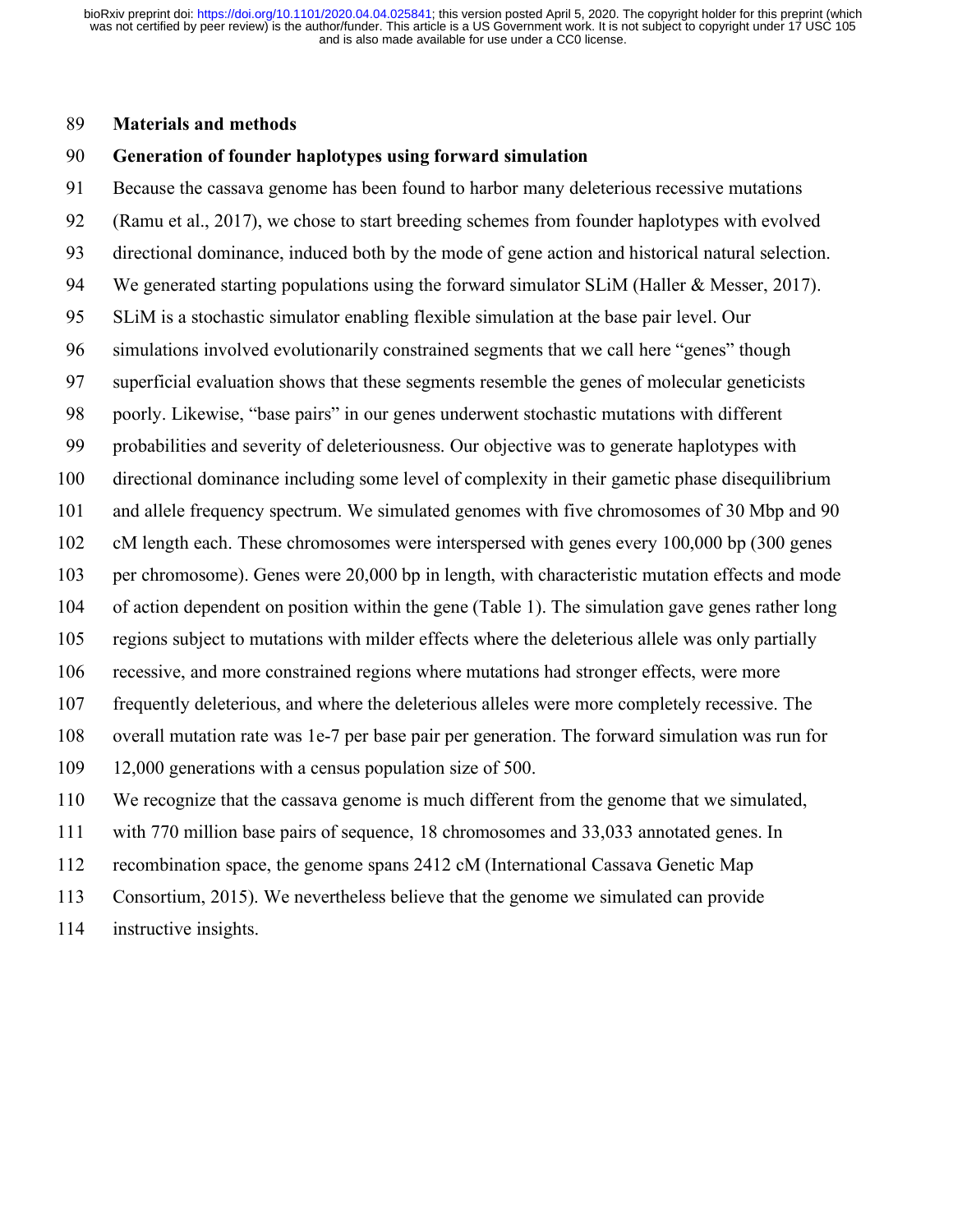- 115 **Table 1** Mutation characteristics as a function of region in genes. The selection coefficient *s*
- 116 gives the fitness of the homozygote mutant  $(W=1+s)$  relative to the non-mutant  $(W=1)$ . The
- 117 dominance coefficient h gives the fitness of the heterozygote ( $W = 1 + h<sub>S</sub>$ ). The Deleterious
- 118 Frequency indicates the percentage of mutants in the region that are deleterious.

| Base pair position of region                                     | Deleterious<br>Frequency $(\% )$ | Deleterious |                  | Favorable        |                  |
|------------------------------------------------------------------|----------------------------------|-------------|------------------|------------------|------------------|
|                                                                  |                                  | S           | $\boldsymbol{h}$ | $\boldsymbol{S}$ | $\boldsymbol{h}$ |
| $1 - 10,000$                                                     | 90                               | $-0.004$    | 0.20             | 0.004            | 0.80             |
| $10,001 - 14,000$                                                | 95                               | $-0.008$    | 0.10             | 0.004            | 0.80             |
| $14,001 - 16,000$<br>Two region types alternating<br>every 200bp | 98                               | $-0.016$    | 0.05             | 0.008            | 0.90             |
|                                                                  | 98                               | $-0.030$    | 0.02             | 0.008            | 0.90             |
| $16,001 - 20,000$                                                | 95                               | $-0.008$    | 0.10             | 0.004            | 0.80             |

119

## 120 **Breeding scheme simulation**

121 The BreedingSchemeLanguage (BSL) R Package (Yabe et al., 2017) was used to simulate 122 breeding schemes. We assumed there were no new mutations during the breeding program.

123 Simulations in SLiM parameterized mutations in terms of their effects on fitness. The BSL

124 environment, however, parameterized mutations in terms of their effects on a quantitative trait.

125 In the BSL, then, the effect of the trait was proportional to the *s* value shown in Table 1, and its

126 degree of dominance was the same as in SLiM, such that the favorable (high-valued) allele was

127 always dominant over the deleterious allele. The initial genetic variance was set to 1. The

128 founders were considered to have been well phenotyped, thus initial error variance was set to 1,

129 leading to heritability 0.5 for founders. Error variances associated with subsequent evaluations at

130 seedling (as is common in cassava, we refer to any plant grown from botanical seed as a

131 "seedling" regardless of how old and big it gets), clonal evaluation trial (CET), and preliminary

132 yield trial (PYT) plot types for model updating were set to 16, 9, and 4, respectively. The error

133 variances for different evaluation types were held constant in each cycle of the breeding

134 schemes.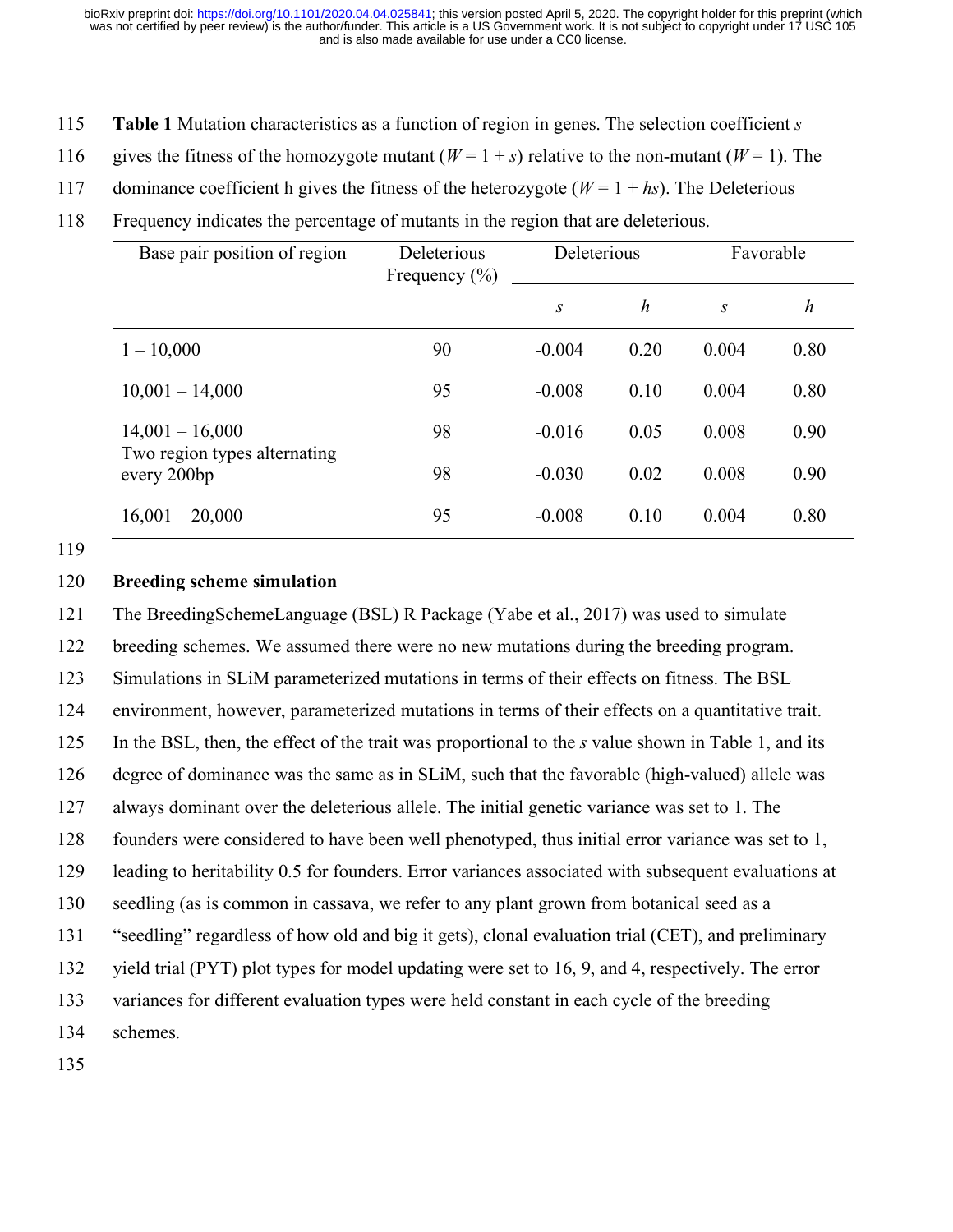We implemented a five-cycle scheme after initial evaluation and selection of founder

populations. The standard scheme involving selfing was as follows. Founders' genomic

estimated breeding values (GEBVs) were estimated using ridge regression (Endelman, 2011) and

- sixty individuals with high GEBVs were selected as parents for the next generation. Those
- 140 parents were selfed, creating  $10 S_1$  progeny per parent. The resulting 600 partial inbreds were
- evaluated as seedlings. The five progenies with highest values were chosen from each of the 60
- families for the crossing nursery. To generate 1,000 outbred progenies, the 300 individuals (60
- 143 selected parents  $x$  5  $S_1$  per parent) were randomly mated, excluding within-family matings.
- Outbred progenies were genotyped and their GEBVs estimated using all prior phenotypic data,
- again selecting the best 60 individuals. This scheme was repeated in subsequent cycles.
- 

 The genomic prediction training population started with the founders (cycle C0). After the creation of C3 progeny (but before they were selected), the training population was updated with 149 phenotypic records of 440 non-parental cycle C1 individuals and the 60 C1 parents of C2 progeny using CET plots. After the creation of C4 progeny, the training population was updated with phenotypic records of 440 non-parental cycle C2 individuals and the 60 C2 parents of C3 progeny using CET plots as well as 190 non-parental C1 individuals and the 60 C1 parents of C2 progeny using PYT plots. The number of C5 progeny (the final generation) was set to 200. All breeding schemes were replicated 24 times.

## **Simulation scenarios**

In addition to the standard scheme with selfing, we simulated a no selfing scheme. There, the 60

selected parents were intermated at random leading directly to the next generation. We

considered schemes with or without a selfing generation to have the same overall breeding cycle

time. We also simulated a "selfing-plus" (Self+) scheme used to update the training population

161 more rapidly. In the Self+ scheme, the phenotypic data from evaluating  $S_1$  progeny of selected

parents were incorporated back into the training population by attributing to the parent the mean

- 163 value of its ten  $S_1$  progeny. Standard schemes involved 600 founders as the initial training
- population. We also tested founder population sizes of 200 and 1500. Standard schemes involved
- 1,200 markers per chromosome. We also tested schemes with 3,600 markers per chromosome.
- Standard schemes involved a selection intensity of 10% among founders and 6% thereafter. We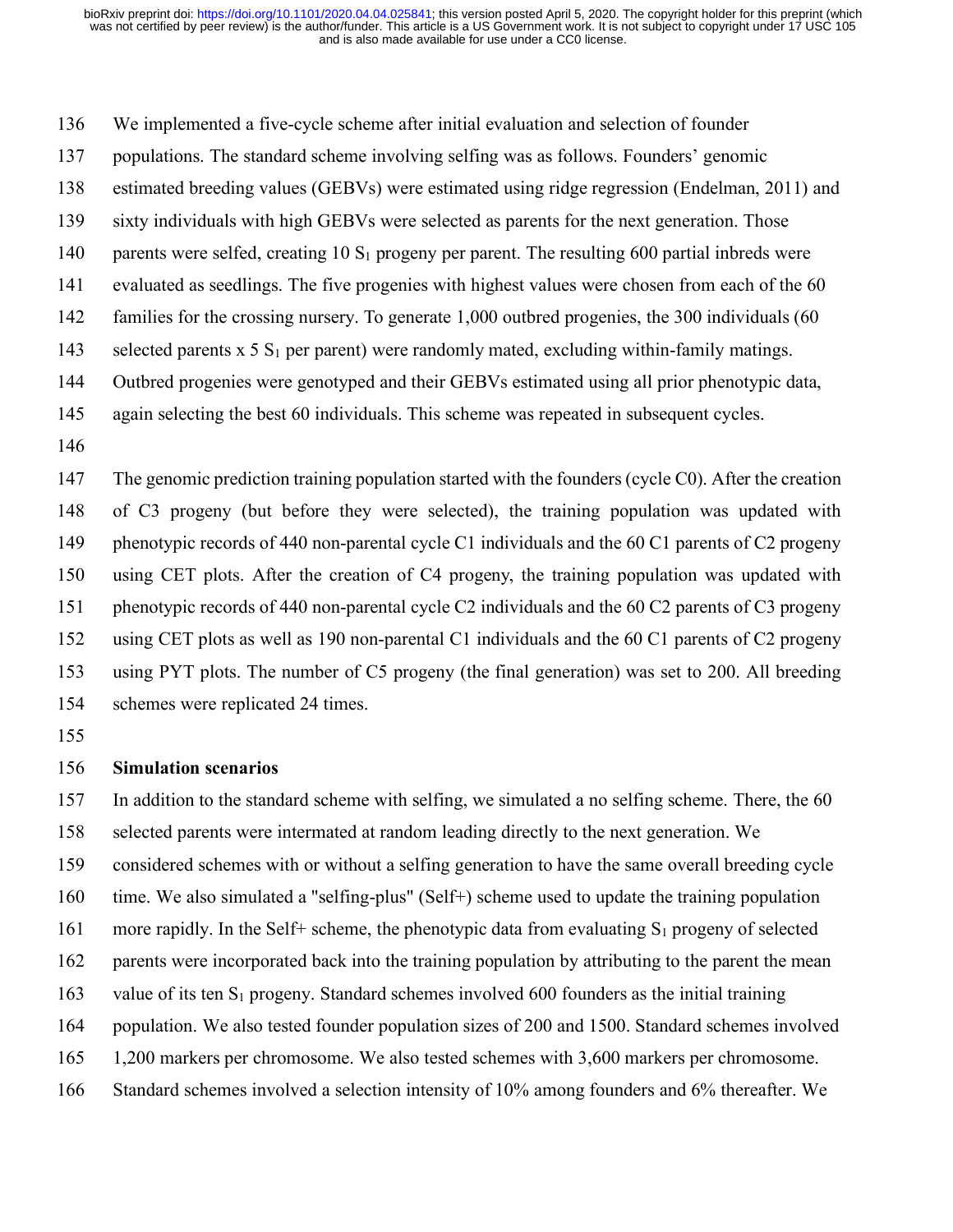also tested selection intensities of 5% among founders and 3% thereafter. Finally, we simulated the standard schemes with an additive gene model to contrast with the directional dominance gene model.

## **Analysis of simulation results**

 We tracked change in genotypic value across breeding cycles. The QTL could have effects of four different sizes (Table 1). We tracked mean favorable allele frequency across all loci within an effect class, so that "allele frequency" was actually calculated over many loci. We also tracked a composite favorable allele frequency as a weighted mean, with weights being the effect of the locus class (i.e., weights of 4, 8, 16, and 30, Table 1). Similarly, we tracked homozygote deleterious genotype frequency for which the frequency is over individuals rather than over gametes. We measured the impact of selection on inbreeding depression by calculating the loss of genetic value due to one generation of self-fertilization in the founder population as compared to the Cycle 5 population. For all of these measures, we performed simple ANOVA or t-tests for relevant comparisons across cycles or across simulation scenarios to determine significance of differences.

184 We called selection on GEBVs of outcrossed individuals as the "main selection" and on selfed S<sub>1</sub>

individuals as "purging selection." Populations in schemes with no selfing were subject only to

main selection while those with selfing underwent main selection and purging selection.

Comparison of gain due to main and purging selection were done for additive and dominance

models for the Self, NoSelf, and Self+ schemes, and across the three founder population sizes

(200, 600, and 1500).

## **Data availability**

 No empirical data were used or generated. The simulation and analysis scripts are deposited on github at https://github.com/jeanlucj/PurgingBySelfingSimulations.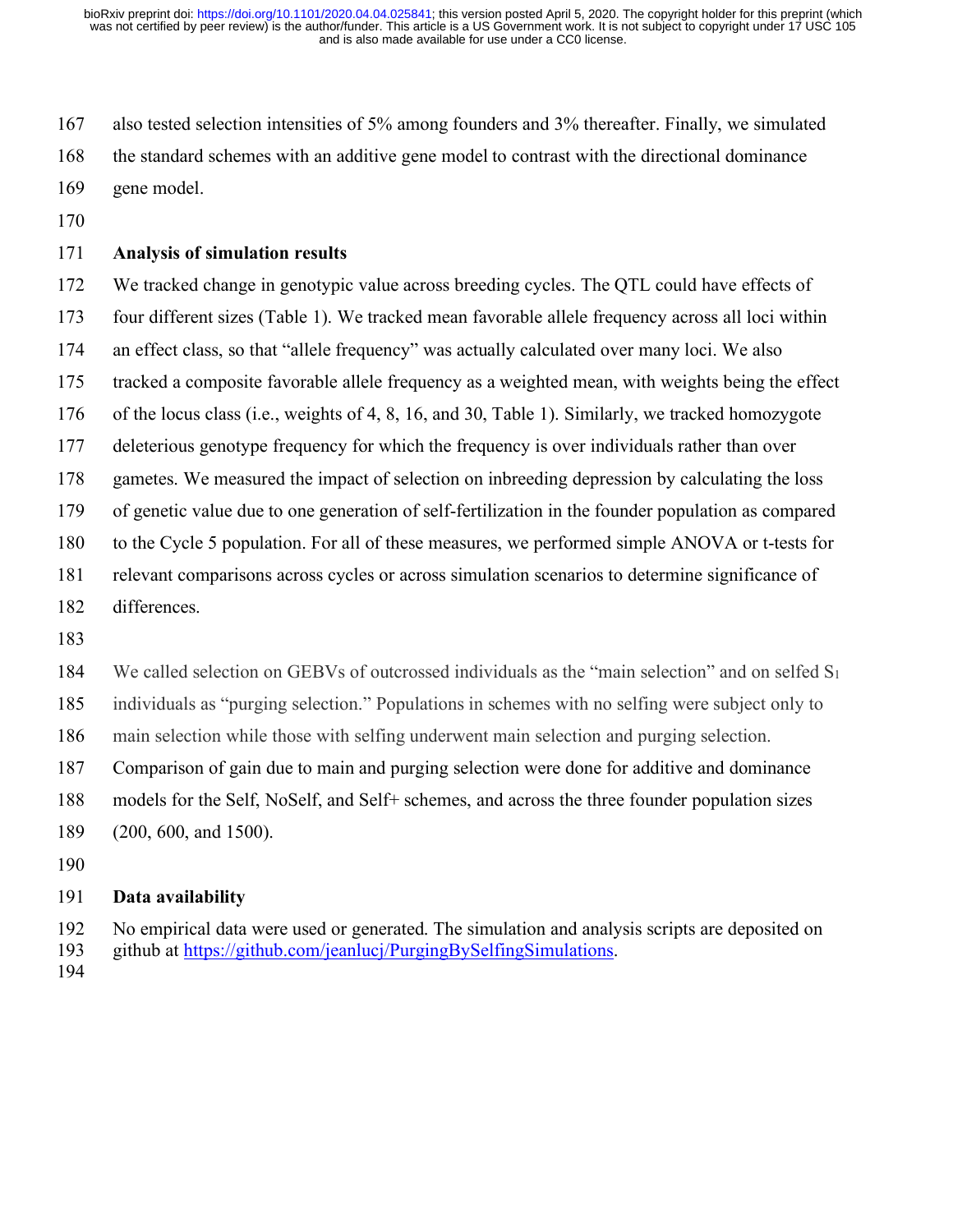#### **Results**

### **Genomic selection under directional dominance**

 We observed significant differences among simulated breeding schemes (Fig. 1). The Self and Self+ schemes achieved higher means than the NoSelf scheme. Qualitatively, the responses of all schemes followed a similar pattern: rapid gain in the first cycle, diminished gain in the second cycle, loss in the third cycle, and recovery in the fourth and fifth cycles (Fig. 1). This pattern meant that gain in genetic mean from generations 1 to 5 was not significant. Genomic prediction models lose accuracy after selection (e.g., Muir, 2007). To determine if the pattern observed here was simply caused by that mechanism or was caused by the mode of gene action, we simulated selection under additive gene action (Fig. 2). Under additivity, the pattern of response was very different, with steady gain observed across different founder population sizes (Fig. 2). Note that gain under the additive model was three to four times greater than under the directional dominance model, despite all schemes starting from populations with the same genetic variance. Variation in gain among replicate simulations was also lower under the additive than the dominance gene models, as reflected by the smaller standard errors of population means (Fig. 2). To better understand the response under directional dominance, we examined allele and genotype frequencies across the four classes of loci in the simulations. We wanted to distinguish two hypotheses. First, loss of accuracy of the prediction model would be expected to occur more quickly under directional dominance than additivity (Duenk et al., 2019). So, despite little loss of accuracy under the additive model, the question of a loss of accuracy for breeding value prediction under dominance was still relevant. Second, under directional dominance the genotypic value depends strongly on the frequency of the deleterious allele homozygote genotype frequency. Consequently, decreased response could be due to increased frequency of that genotype. Favorable allele and deleterious homozygote genotype frequencies supported the second hypothesis (Fig. 3). In particular, the breeding values of individuals was a function of the favorable allele frequencies (Falconer & Mackay, 1996), which trended upward for all classes of loci (Fig. 3), though certainly more so for the larger effect alleles. Favorable allele frequency changes were small, as is to be expected under an infinitesimal model. The trend upward shows the effectiveness of genomic selection to increase breeding values, even under directional dominance.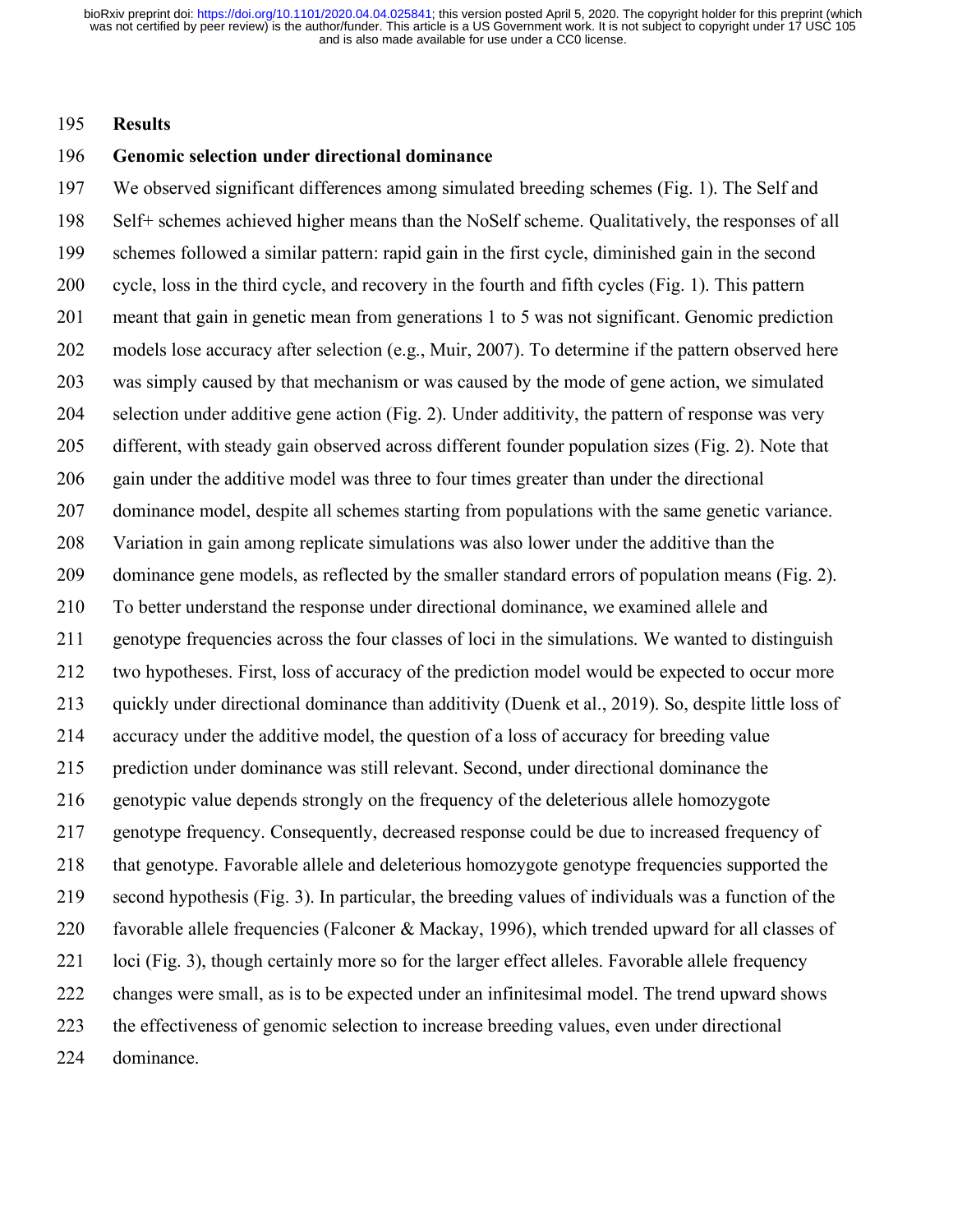

# **Response to Standard Schemes**

**Fig. 1.** Gain from selection using two schemes with selfing (Self and Self+) compared to one without selfing (NoSelf) over five generations. The number of founders was 600. (NoSelf) over five generations. The number of founders was 600.

228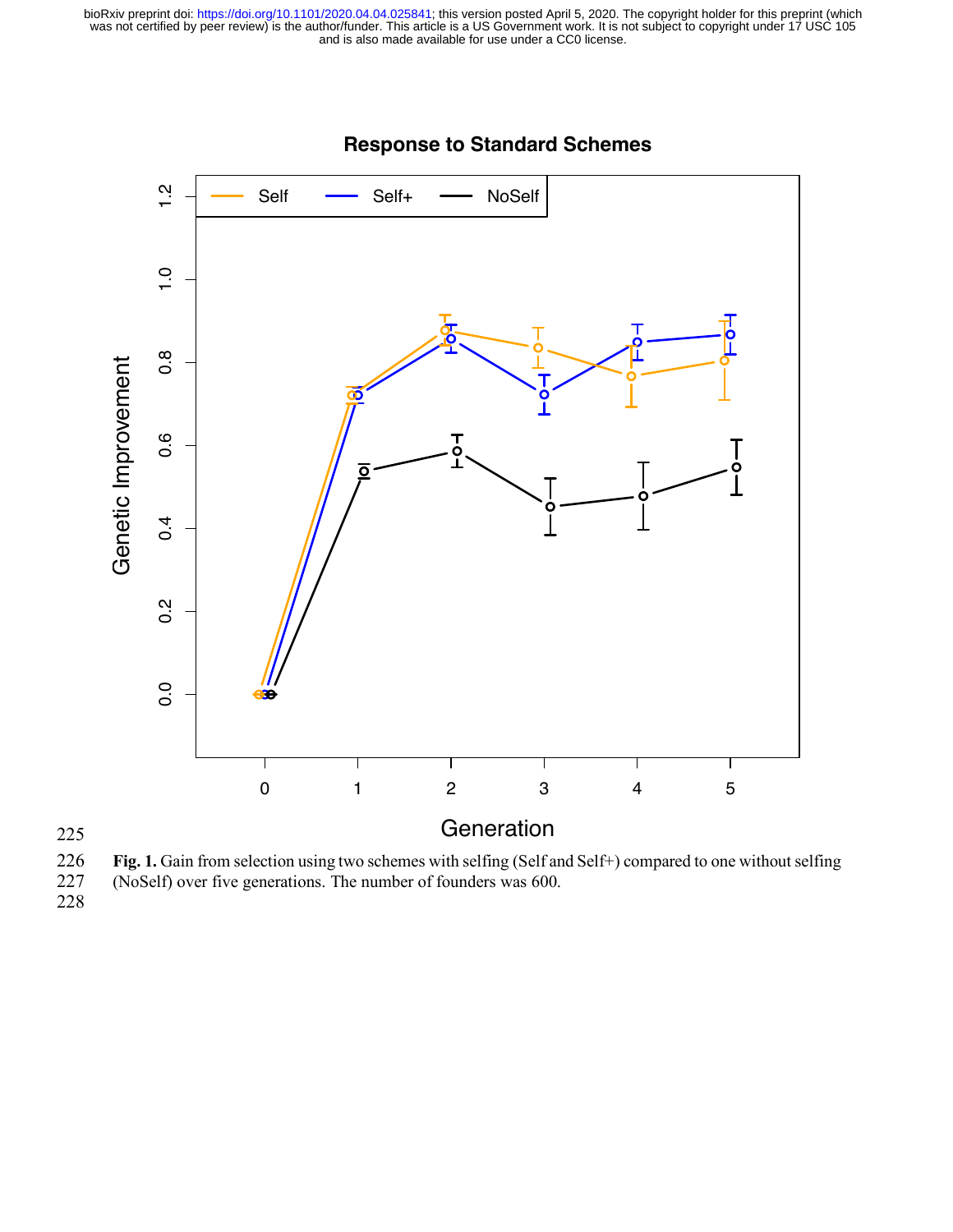

# **Additive Model by Founder Population Size**

230 **Fig. 2.** Gain from the Self breeding scheme under an additive gene action model, assuming different founder population sizes. Other than mode of gene action, all parameters were the same as for the

229

231 founder population sizes. Other than mode of gene action, all parameters were the same as for the breeding schemes shown in Fig. 1. breeding schemes shown in Fig. 1.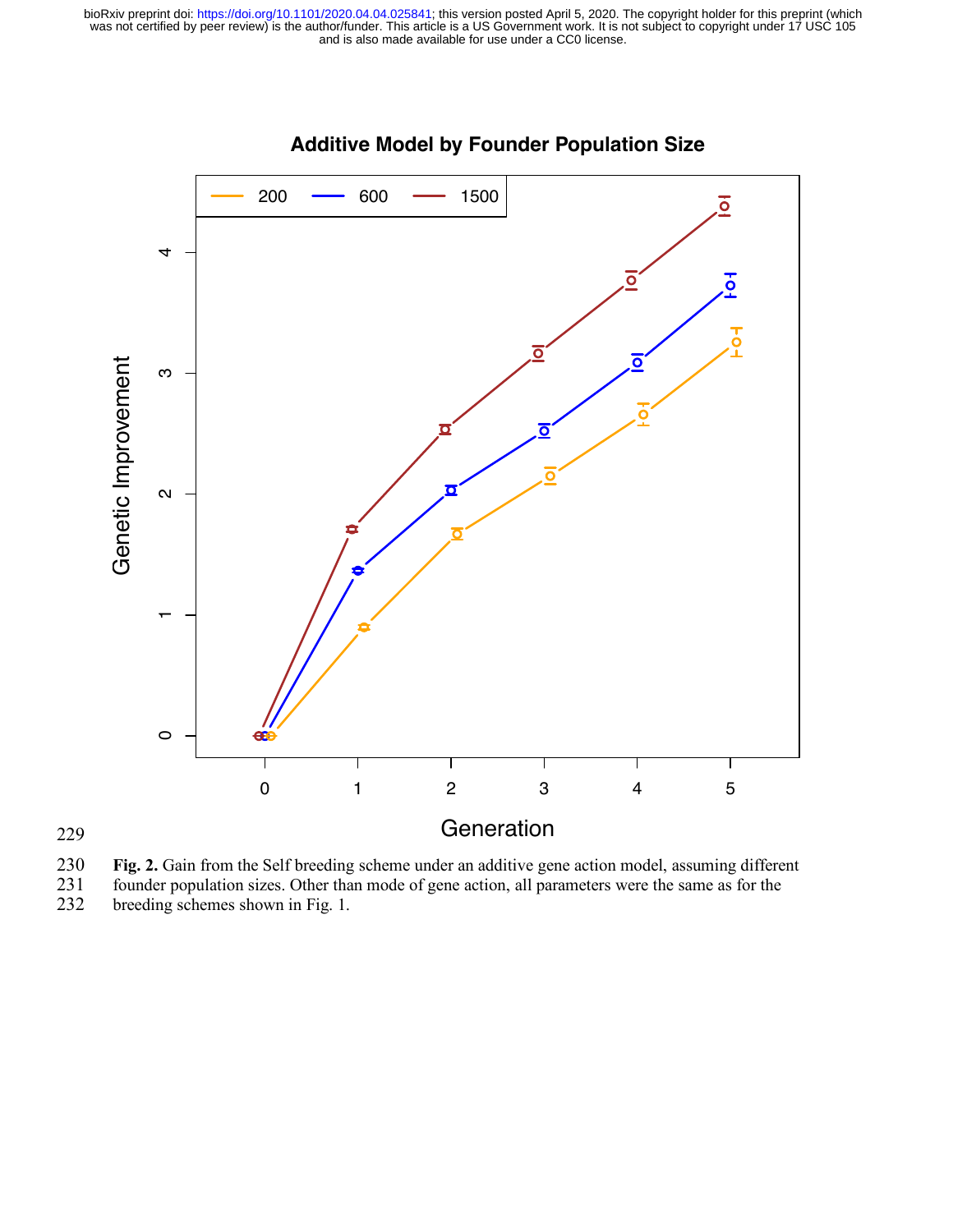



234 **Fig. 3.** Favorable allele frequencies (black, left scale) and deleterious allele homozygote frequencies (red,

235 right scale, note differences in scales) over five cycles of selection in the standard setting. Effect sizes of  $0.04$ ,  $0.08$ ,  $0.16$ , and  $0.30$  labeled S, M, L, and XL, respectively. Error bars are  $+\prime$ - one standar 236 0.04, 0.08, 0.16, and 0.30 labeled S, M, L, and XL, respectively. Error bars are  $+/-$  one standard error across the 24 repeated simulations.

across the 24 repeated simulations.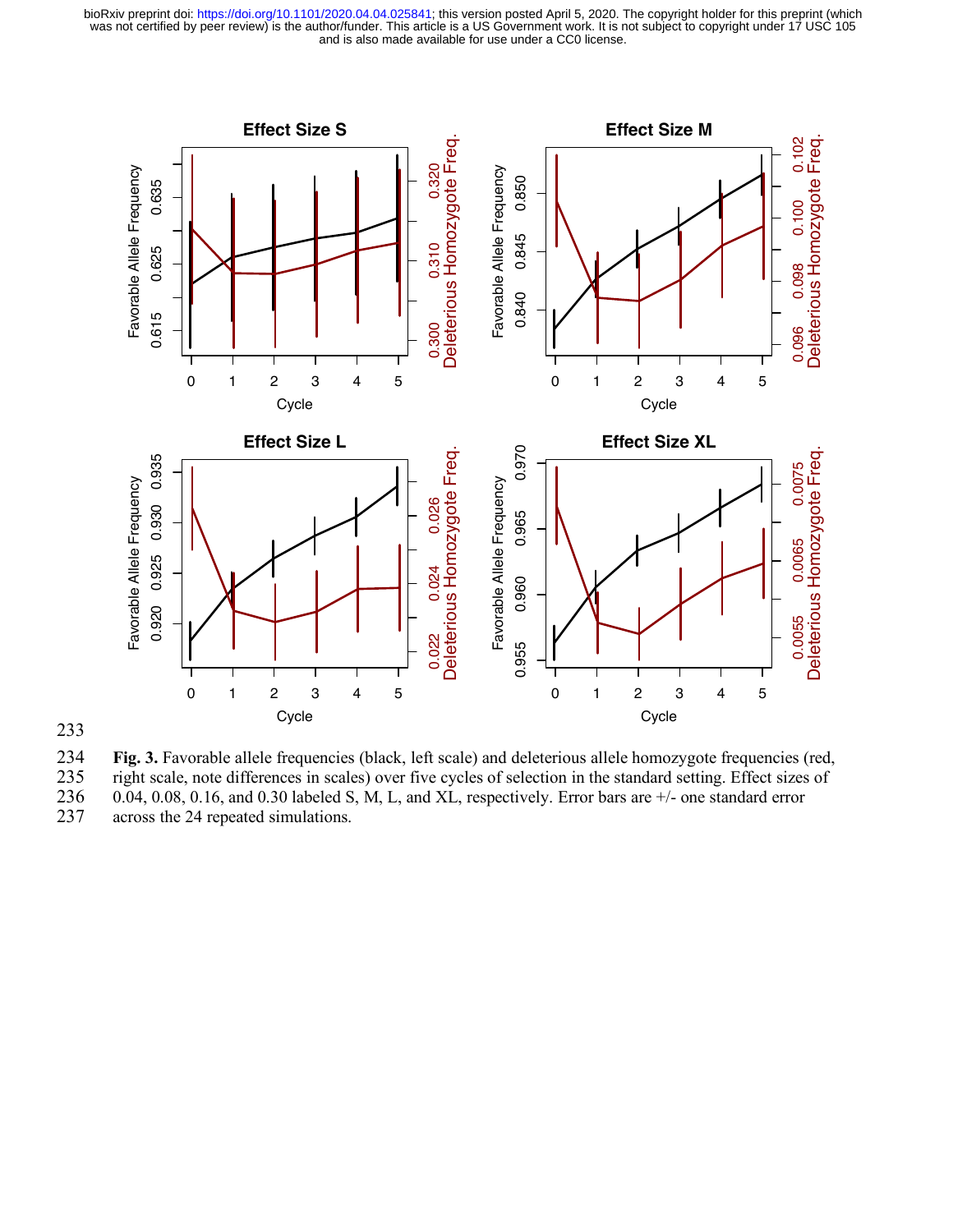Apparently paradoxically, however, the frequency of the deleterious allele homozygote genotype also increased. The trend for increase of favorable allele frequency with concomitant increase in the frequency of deleterious allele homozygotes was observed across all allele effect sizes. As a possible explanation for these opposing trends, we highlight the change in effective population size between the founders (*Ne* of about 500) and during the breeding cycles (*Ne* of about 60). That change meant that even as favorable alleles increased in frequency, variation in allele frequency across loci also occurred, leading to fixation at some loci. The hypothesis of fixation leading to higher frequencies of deleterious homozygote genotypes was supported by response to selection under high selection intensity (Fig. 4) and given a small founder population size (Fig. 5). In the case of high selection intensity, the number of individuals selected was lower, leading to more severe bottlenecks. Comparing Fig. 4 to Fig. 1, the higher selection intensity leads to greater gain in the first selection event than the standard scenario, but in subsequent generations the populations crash, leading to negative responses to selection (Fig. 4). Interestingly, the Self+ scheme, with its more rapid (though limited) updating of the training population to some extent rescues the populations from this crash.

 In the case of small founder population size, it is known that with a smaller training population, genomic selection causes higher co-selection of relatives and therefore more rapid loss of diversity / inbreeding (Jannink et al., 2010). With the small founder population (and therefore smaller training population) we again saw a population crash and negative responses to selection (Fig. 5). The Self+ scheme again rescued these populations from a total crash. In contrast, with the large founder population of 1500 individuals, there was never a decline in the population mean, and the Self and Self+ schemes perform equally well (Fig. 5). As for the standard breeding scheme, the mechanism generating dramatic drops in genotypic value had to do with the accumulation of deleterious homozygotes in the population. For both the high intensity selection and the small founder population breeding scenarios, the Self scheme had higher rates of deleterious homozygote accumulation than the Self+ scheme (Supp. Fig. 1), even though the increase in the favorable allele frequency was similar across schemes. For the large founder population breeding scenario, Self and Self+ schemes did not differ, with low increase in deleterious homozygote frequency and greater increase in favorable allele frequency.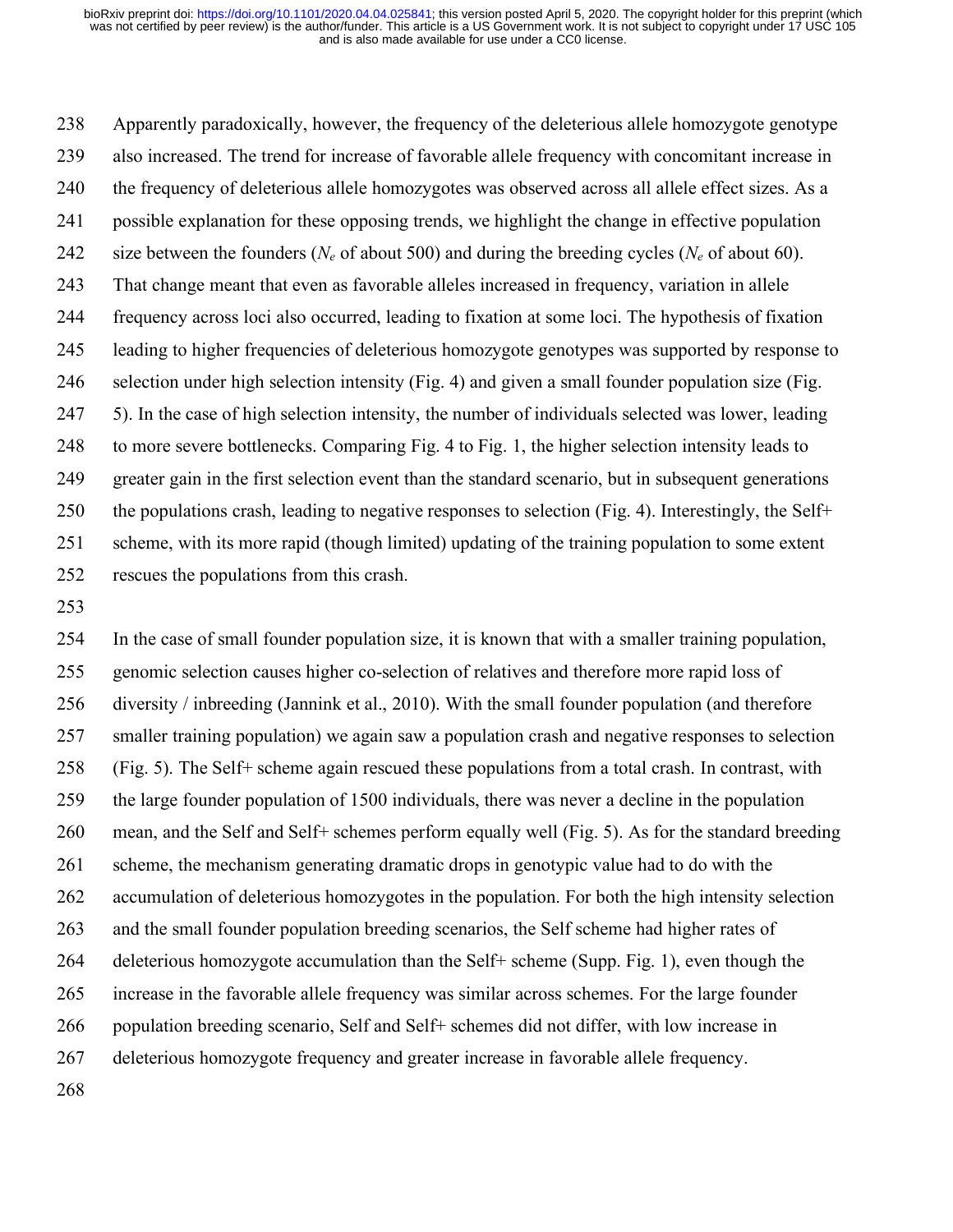

# **Response at High Selection Intensity**

270 **Fig. 4**. Gain from selection using two schemes with selfing (Self and Self+) compared to one without 271 selfing (NoSelf) over five generations. All parameters were the same as for the breeding schemes shown in Fig. 1 with the exception that 30 parents were selected in each cycle as opposed to 60. in Fig. 1 with the exception that 30 parents were selected in each cycle as opposed to  $60$ .

273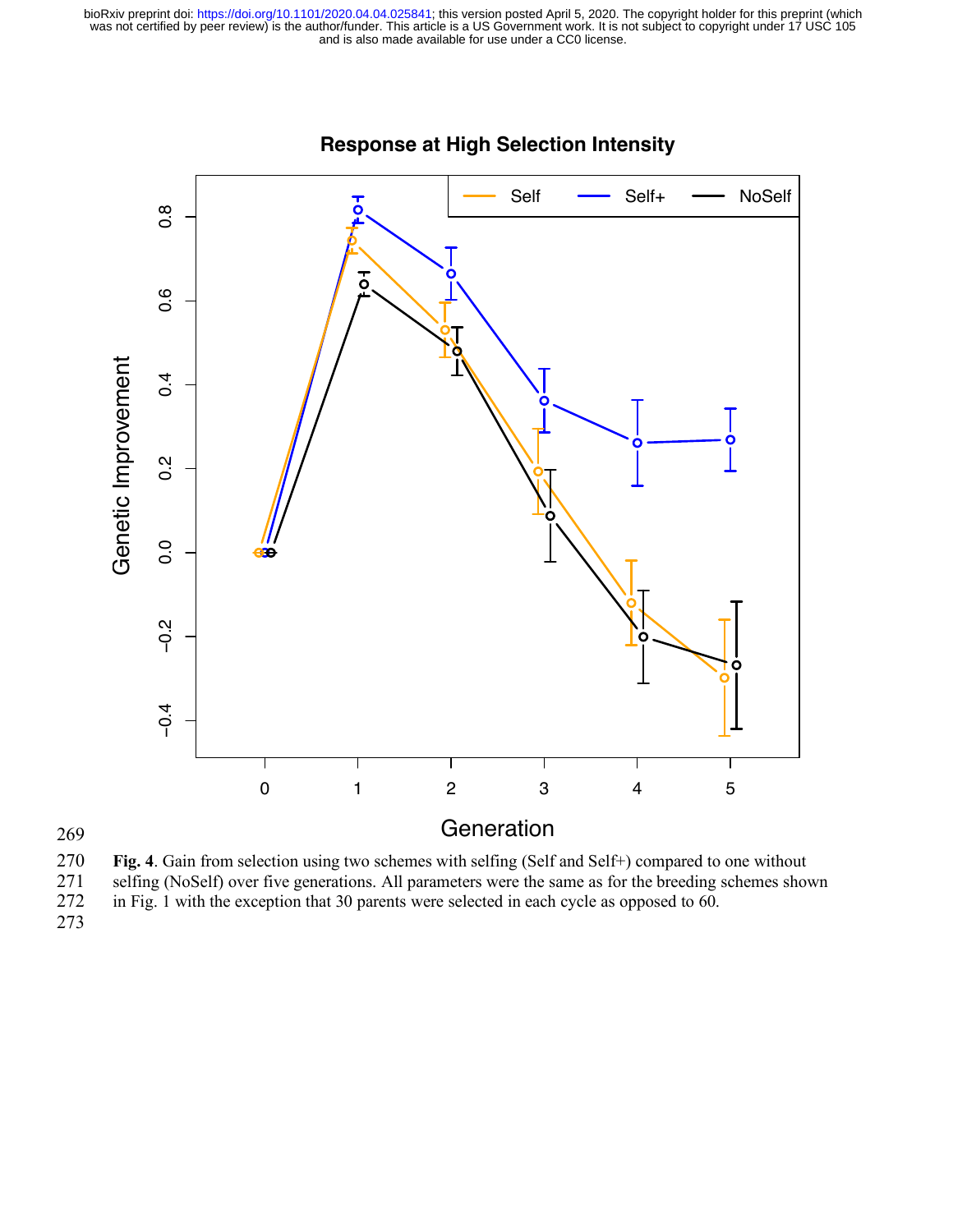

274

275 **Fig. 5**. Gain from selection using two schemes with selfing (Self and Self+) compared to one without selfing (NoSelf) over five generations. All parameters were the same as for the breeding schemes show 276 selfing (NoSelf) over five generations. All parameters were the same as for the breeding schemes shown 277 in Fig. 1 with the exception that founder population sizes were 200 and 1500 as opposed to 600. 278

## 279 **Selection efficiency after the first cycle with and without selfing**

 Another observation from the standard scheme was that all of the increased gain in the Self and Self+ schemes relative to the NoSelf scheme occurred in the first two cycles of selection (Fig. 1). Thereafter, the gains of the Self and Self+ schemes were not significantly different from that of the NoSelf scheme. The selfing schemes benefit from two selection events leading to genetic gain, the main event from genomic selection on outcrossed individuals and the purging event on selfed individuals. For the selfing schemes not to do better than the NoSelf scheme requires that one or both of these events must decrease in effectiveness in the selfing schemes after the first two cycles of selection. In fact, only the main event decreased in effectiveness during selection events 3 and 4 (Fig. 6). We hypothesize that the reason for the drop in genomic prediction accuracy in the selfing but not the NoSelf scheme is that, by adding a generation between the training and selection candidate populations, the degree of relationship between those populations was lower in the selfing schemes than in the NoSelf scheme. The degree of relationship has a large impact on prediction accuracy (Clark et al., 2012). 293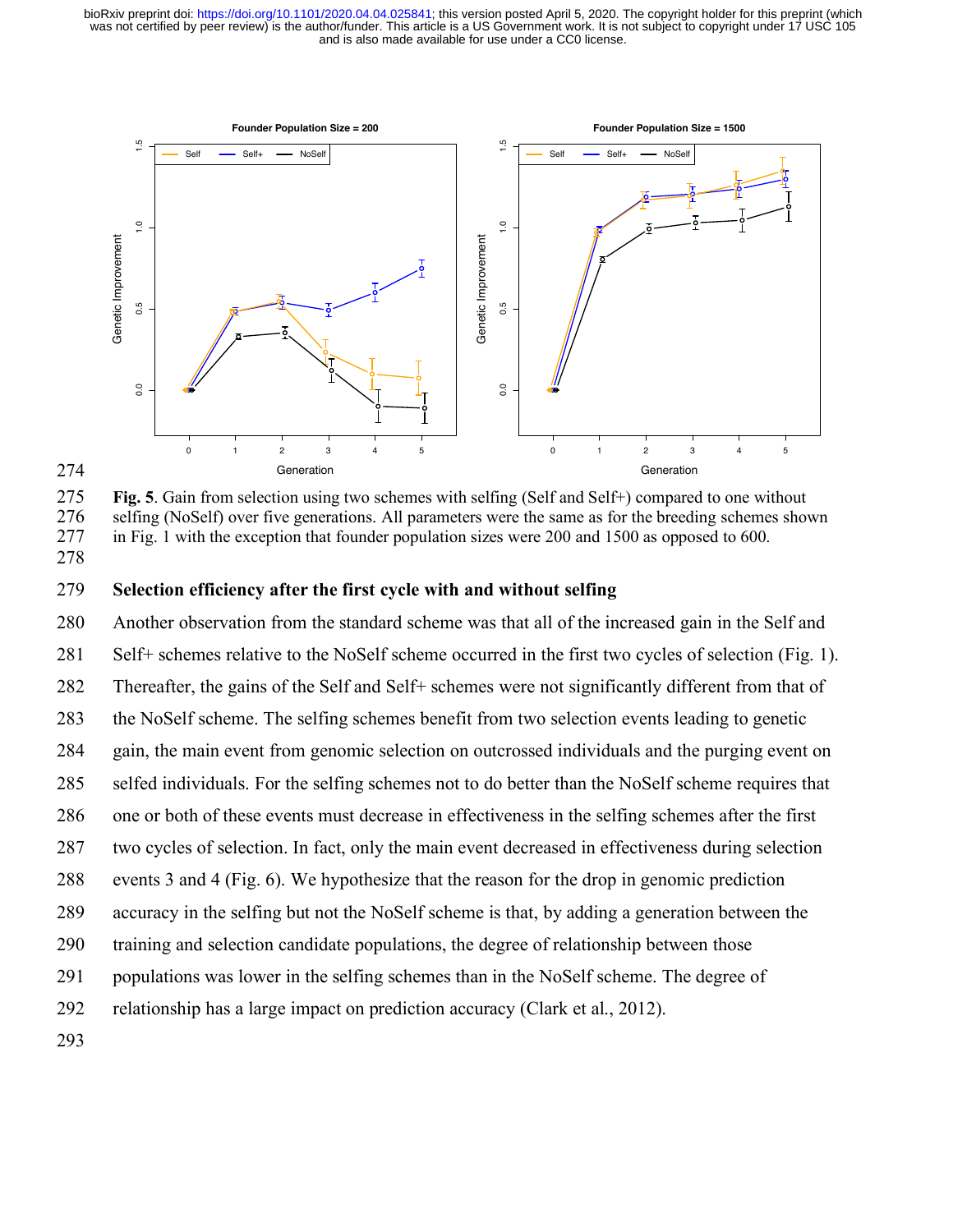



**Supp. Fig. 1.** Weighted mean of favorable allele frequencies (black, left scale) and deleterious allele homozygote frequencies (red, right scale, note differences in scales) over five cycles of selection. Weights were 0.0 296 frequencies (red, right scale, note differences in scales) over five cycles of selection. Weights were 0.04, 0.08, 0.16, 297 and 0.30 for the four locus classes, S, M, L, and XL, respectively. Error bars are  $+\prime$ - one standard error across the 24 repeated simulations. Left and right columns show the Self and Self+ breeding schemes, respectiv 298 repeated simulations. Left and right columns show the Self and Self+ breeding schemes, respectively. Top, middle, and bottom rows show founder population size of 600 with high selection intensity, and founder populatio 299 and bottom rows show founder population size of 600 with high selection intensity, and founder population size of 300 and 1500 with standard selection intensity, respectively. 300 200 and 1500 with standard selection intensity, respectively.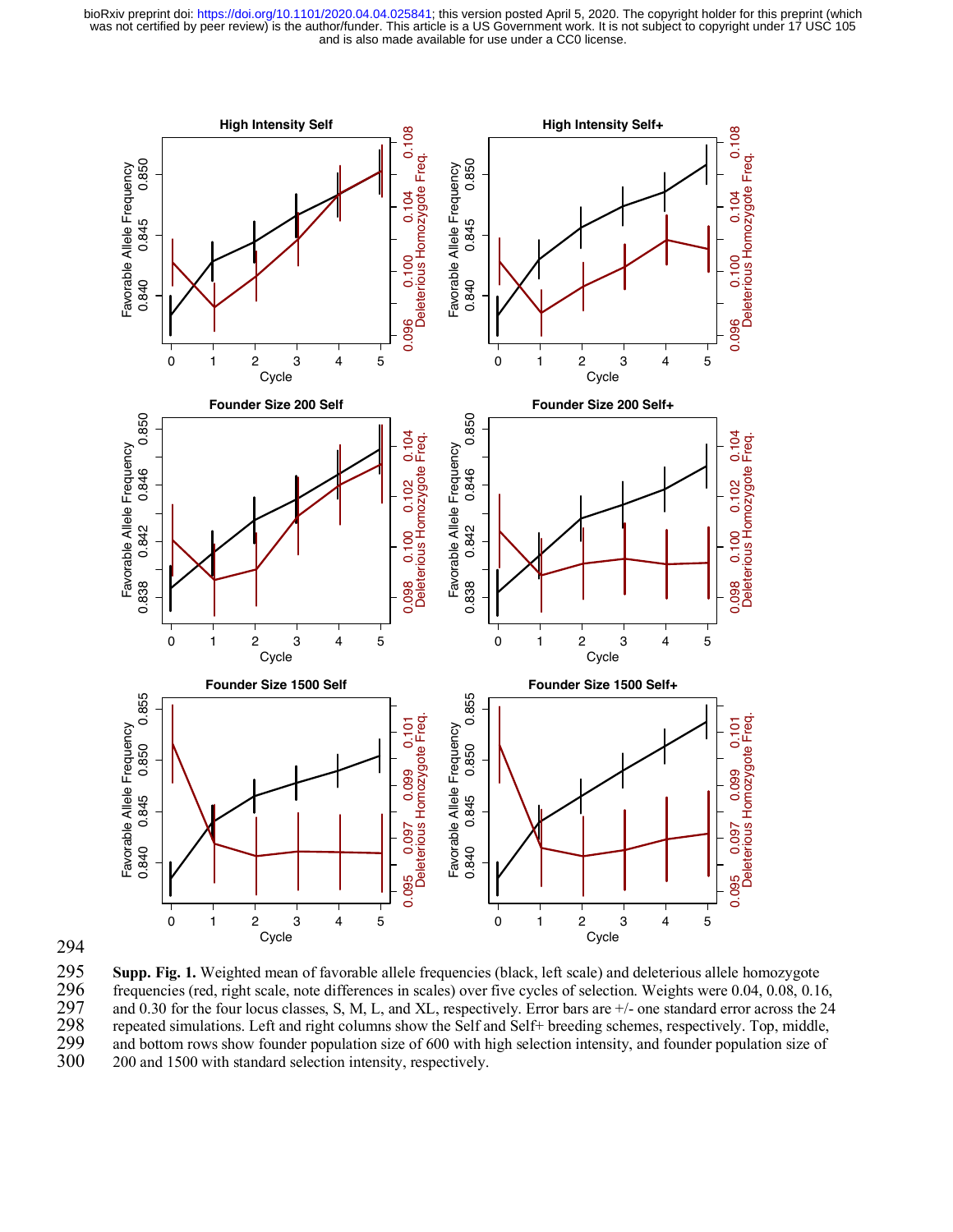

## 301

302 **Fig. 6.** Weighted mean of favorable allele frequencies during the main (black, left scale) and purging (red, 303 right scale, note differences in scales) selection events in the standard selection scheme. Weights were 4, 304 8, 16, and 30 for the four locus classes, S, M, L, and XL, respectively. Error bars are  $+/-$  one standard 304 8, 16, and 30 for the four locus classes, S, M, L, and XL, respectively. Error bars are  $+/-$  one standard error across the 24 repeated simulations.

error across the 24 repeated simulations.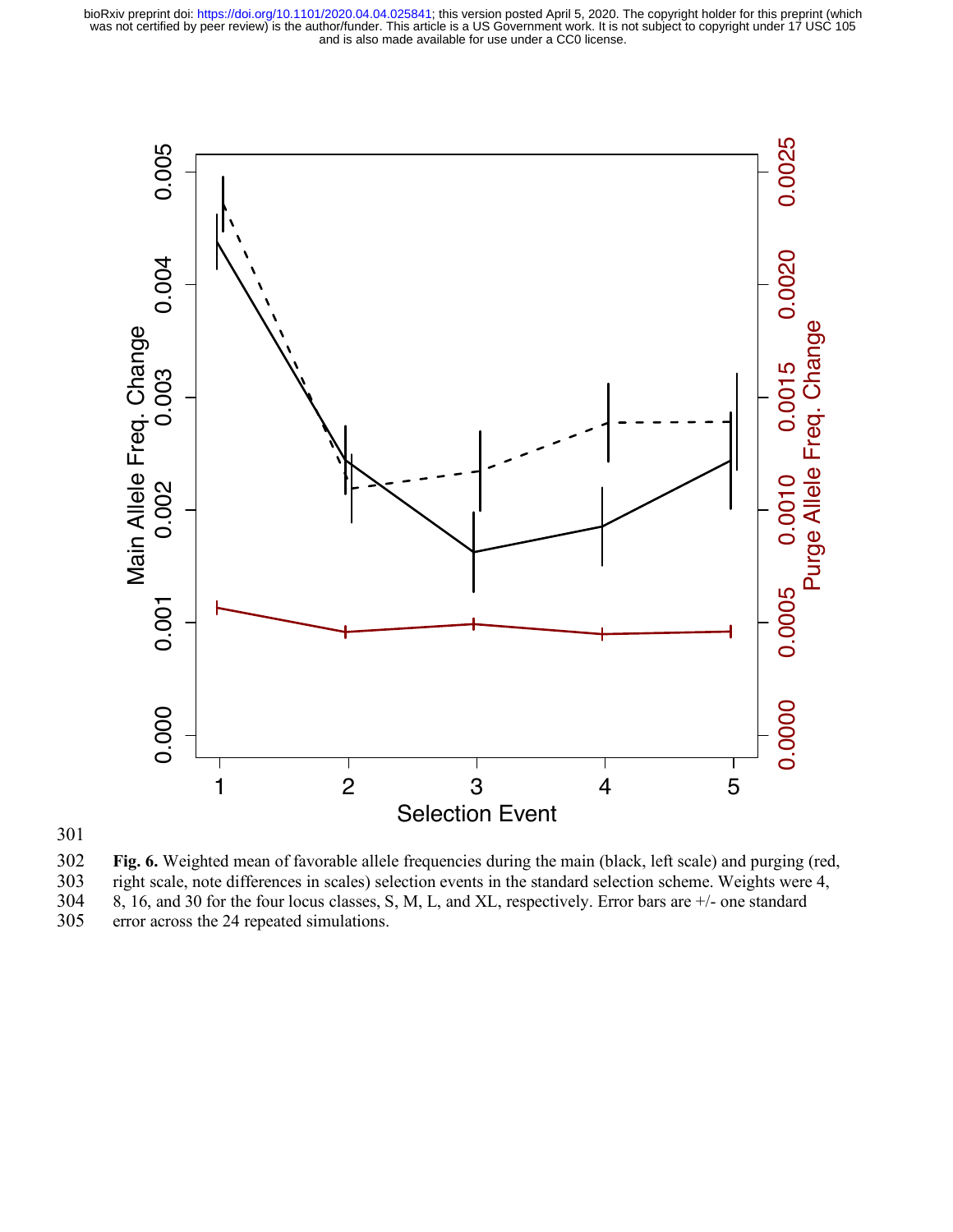

306

307 **Fig. 7**. Comparison of genotypic value change versus weighted favorable allele frequency change caused 308 by selection events. Black, red, and green symbols are, respectively, for additive gene action, and dominance with Self and Self+ selection. Round, triangle, and square symbols are, respectively, for founder dominance with Self and Self+ selection. Round, triangle, and square symbols are, respectively, for founder 310 populations sizes of 200, 600, and 1500. Favorable allele frequency changes under 0.001 occurred during 311 purge selection, while changes above 0.002 occurred during main selection. Whiskers show one standard error above and below the observed value. An absence of whiskers indicates a standard error smaller than 312 error above and below the observed value. An absence of whiskers indicates a standard error smaller than 313 the size of the symbol.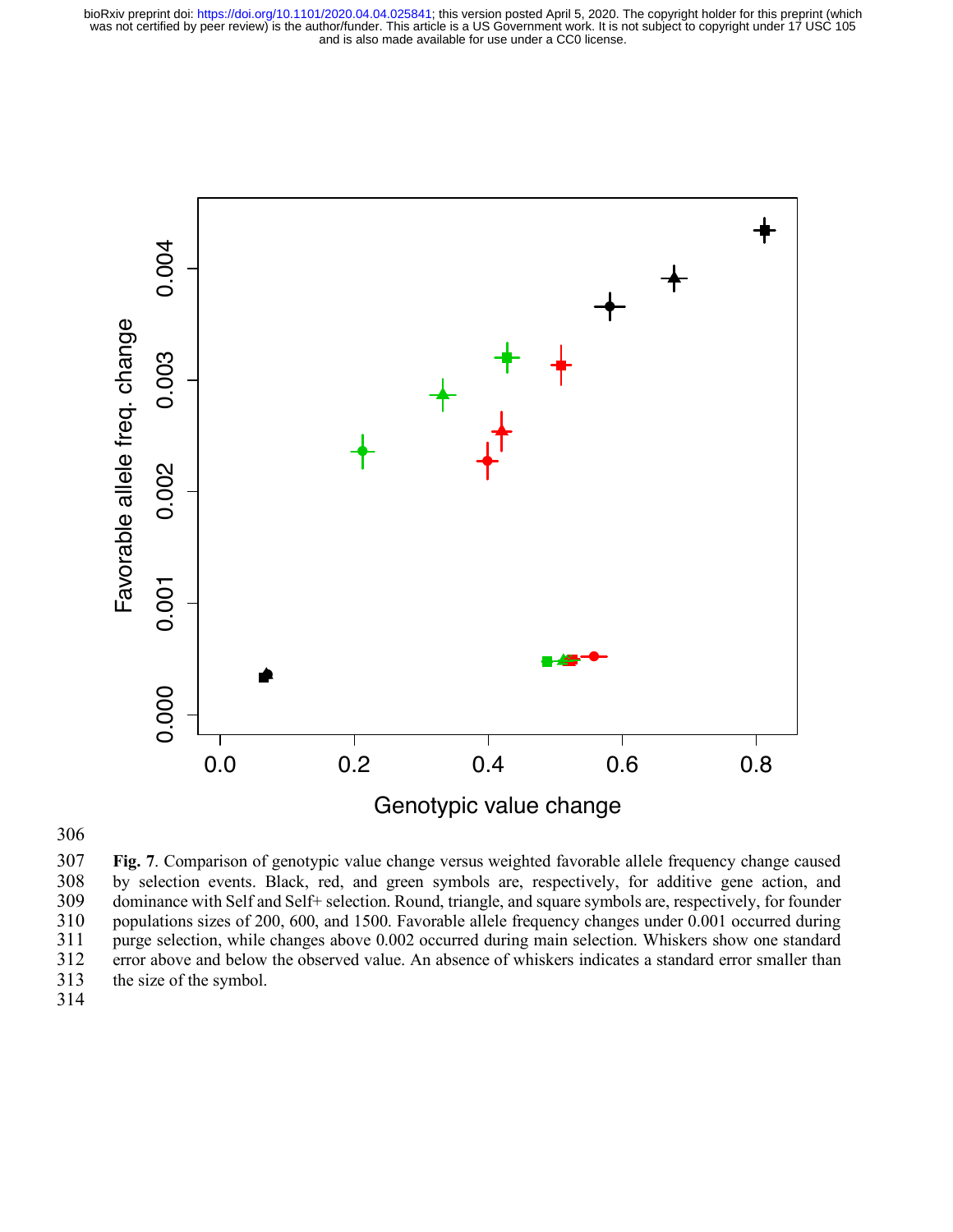### **Inbreeding depression**

 We compared inbreeding depression before versus after the five cycles of selection by comparing the loss of genetic value caused by one generation of self-fertilization, either on the founder population or on the Cycle 5 population. As expected, inbreeding among founders for all breeding scenarios were not significantly different (given that no breeding treatment had yet been applied). One generation of selfing on a founder population caused a mean decrease of 5.63 in the genetic value, with a standard deviation of 0.38 across replications. After five cycles of selection, there were significant differences among selection schemes, though, surprisingly, the difference was that inbreeding depression was higher under the Self+ scheme while the Self and NoSelf schemes showed similar but lower inbreeding depression (Table 2). Equally surprisingly, the number of founders was not significantly related to decrease in inbreeding depression (Table 2). We hypothesize that the level of inbreeding depression was due not only to the extent of deleterious allele purging, but also to the level of inbreeding previously attained in the population. Thus, there was greater inbreeding depression under the Self+ than the Self scheme not because it was less effective at purging but because the Self+ population was less inbred than the Self population (Fig. 3, Supp. Fig. 1). This hypothesis could also explain why inbreeding depression was as great given a 1500 versus a 200 founder population: the former was more effective at purging but also was less inbred than the latter (Supp. Fig. 1).

 **Table 2**. Inbreeding depression from one generation of selfing after five cycles of selection for different breeding schemes. Means across 24 replications are reported and have a standard error of the mean of 0.08.

|               | <b>Selection Scheme</b> |      |        |  |  |
|---------------|-------------------------|------|--------|--|--|
| Num. Founders | Self+                   | Self | NoSelf |  |  |
| 200           | 5.24                    | 4.83 | 4.84   |  |  |
| 600           | 5.12                    | 4.76 | 4.89   |  |  |
| 1500          | 5.18                    | 4.73 | 4.79   |  |  |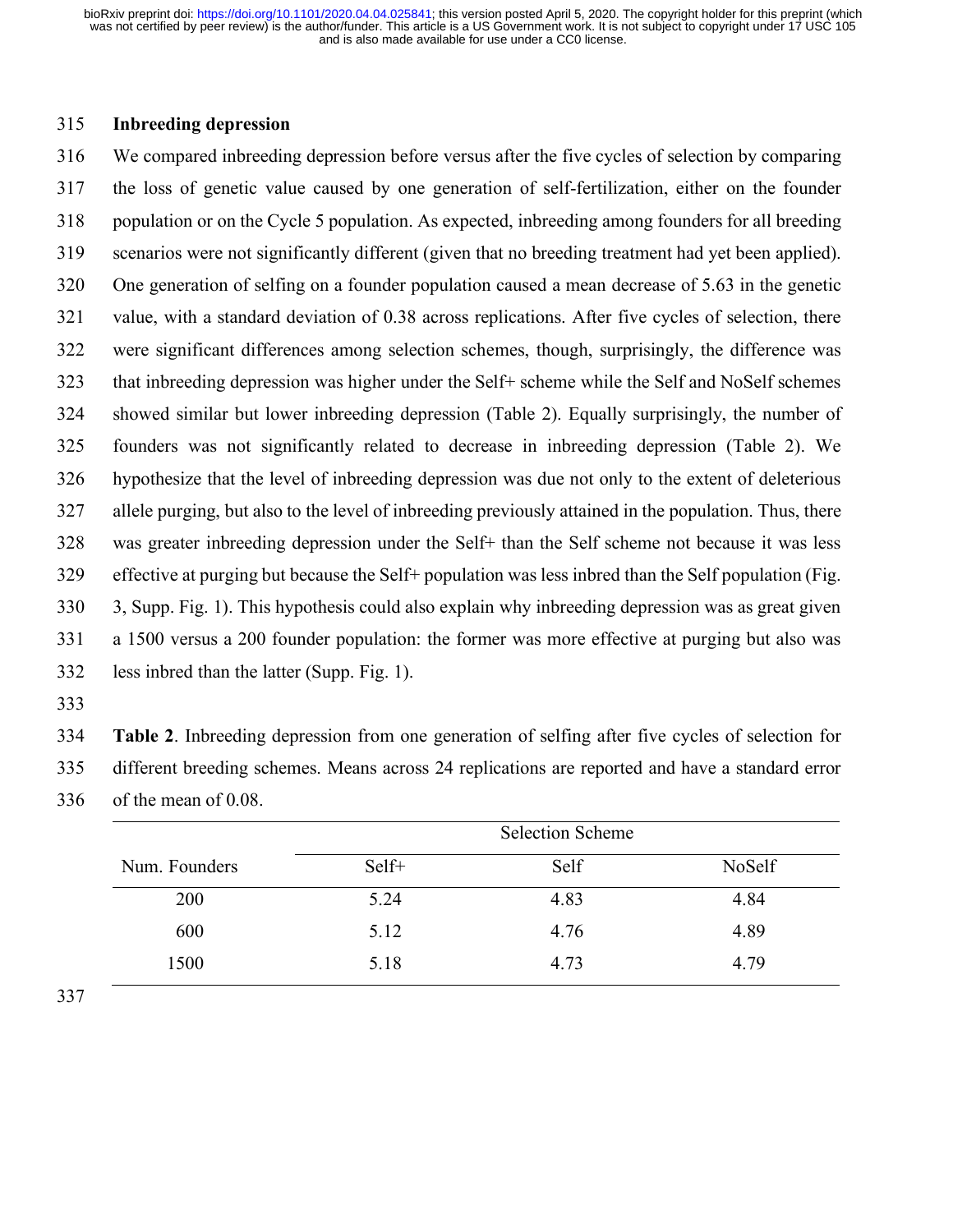### **Discussion**

 This study investigated the effect of purging recessive deleterious alleles by selection on selfed individuals during five generations of genomic-assisted breeding. Perhaps most obviously, we showed that response under directional dominance differs dramatically from that under an additive model (contrast Fig. 1 and 2). By analyzing changes in favorable allele frequency and deleterious homozygote genotype frequency, we showed that the sudden decline in response under directional dominance was caused by drift fixing deleterious alleles at some loci, even as the favorable allele frequency, averaged over all loci, increased (Fig. 3). These opposing effects led to stagnating or declining genotypic values. Support for this interpretation also came from simulation scenarios with higher selection intensity (hence more drift, Fig. 4) and smaller training population size (hence more co-selection of relatives, Fig. 5).

 On the strict question of the value of selecting among selfed progeny, our results did not lead to an unambiguous answer. First, selection among selfed progeny was effective in the sense that it led to a large shift in genotypic value among those progeny (Fig. 7). This shift, however, did not lead to a large shift in the favorable allele frequency (Fig. 7). The change in favorable allele frequency during purging selection was only about one fourth of that during main selection (Fig. 6). The change in genotypic value was of course affected by the simulation parameters we assumed: relatively high error variance among seedlings and low selection intensity during purging selection. Empirical estimates of error variance or broad sense heritability for yield traits in cassava seedlings have not been reported (e.g., Ozimati et al. 2019). Such estimates would be difficult to obtain given that all seedlings are genetically unique and cannot be replicated. An estimate of the residual from additive effects, which would be straightforward to estimate, would include a component of non-additive genetic variation. In the presence of dominance, that component could be considerable. Our choice of a high error variance on the seedlings was also influenced by the fact that cassava storage root properties differ between seedling and clonal plants (Ceballos et al., 2004), so that lack of genetic correlation between seedling and clonal performance would also contribute to the error of seedling measures to predict clonal performance. Thus, it seemed reasonable to assume that the error variance on a single plant would be substantially greater than on a clonal evaluation performed on multiple plants. We justified the low selection intensity (five plants chosen out of ten grown) only as a matter of labor and cost savings. Obtaining many selfed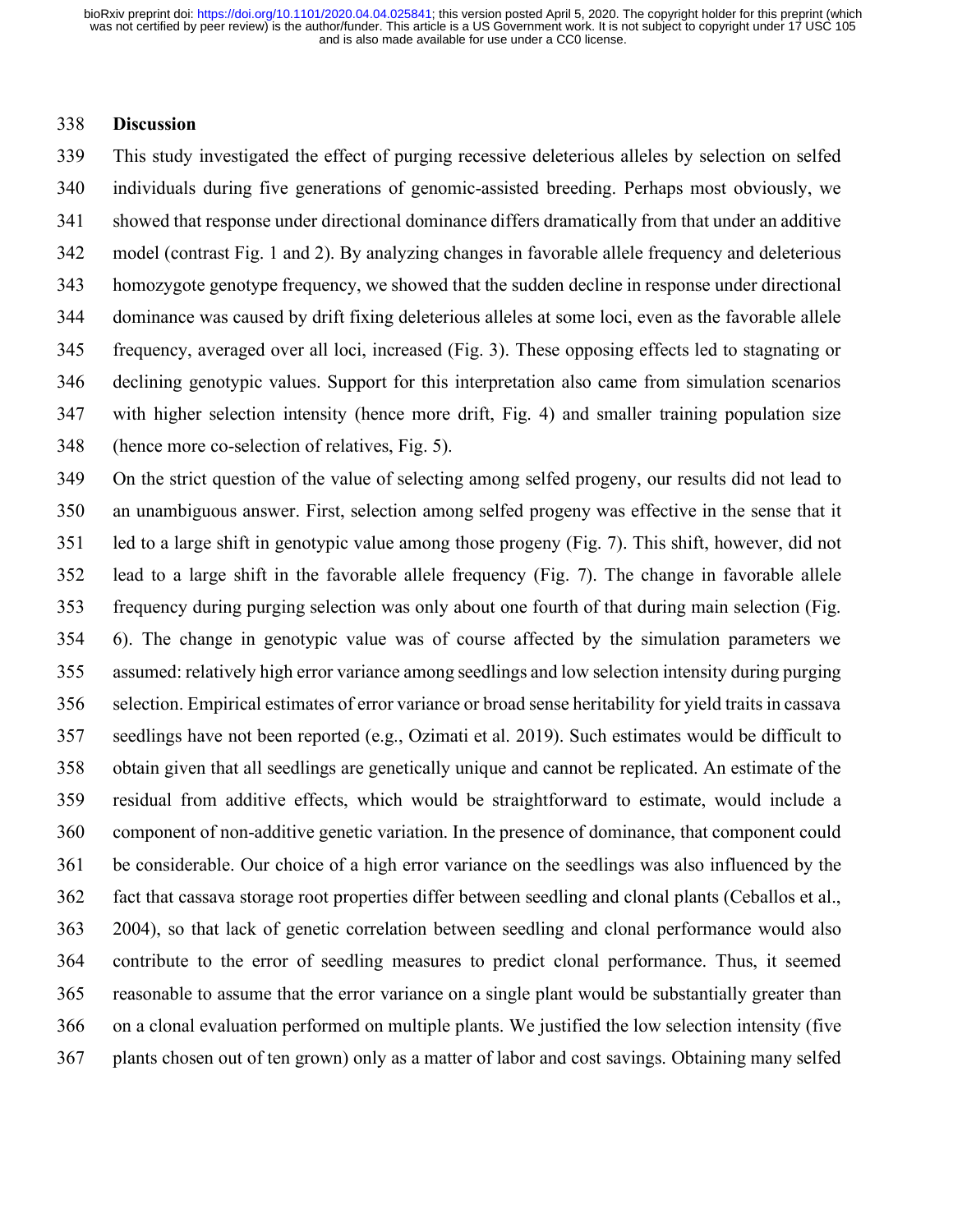progeny and planting them all for a large number of selected parents would be logistically challenging.

 While the change in allele frequency from purging selection was low, the increase in genetic value among S<sub>1</sub> progeny from that selection event was similar to that observed in the mean selection (Fig. 7). Under additive gene action (black symbols in Fig. 7), there was a direct relationship between the genotypic value and the favorable allele frequency changes, regardless of main versus purge selection. Under additivity, however, purging selection caused a smaller genotypic value change and thus a smaller favorable allele frequency change (Fig. 7). Under directional dominance gene action, while purging selection caused greater genotypic value change than main selection, it caused little favorable allele frequency change (Fig. 7). Empirical selection studies using selfing have sometimes also observed disappointing gains (Wardyn et al., 2009). Under purging selection, individuals' genotypic values depend on how many deleterious homozygote loci they carry. But there is not a perfect correlation between the number of homozygous loci and the total number of deleterious alleles, which may also be in the heterozygous state. In other words, genotypic value offers an uncertain guide to favorable allele content, such that the strong shift of mean genotypic value under purging did not correspond to a strong shift in favorable allele frequency. We also found that while selection on selfed individuals did lead to a reliable increment in breeding value in each cycle, it also caused the genomic prediction model accuracy to decrease (Fig. 6). We assume that the effect was due only to the addition of a generation between the training population and the selection candidates, making them more distantly related (Clark et al. 2012). That effect erased the benefit of the purging selection. It is unclear whether the accuracy drop would have persisted over further cycles of selection, as the training population began to be updated (Fig. 6). We opted to simulate only five cycles of selection because five cycles actually represent a long period of time, a minimum of ten years. In that period of time, it is unlikely that any single breeding scheme would persist, given technological and breeding priority changes. The value of simulating longer time periods is therefore unclear. Finally, we note that we did not impose any penalty on the selfing schemes for the amount of time that adding the generation of selfing would require. That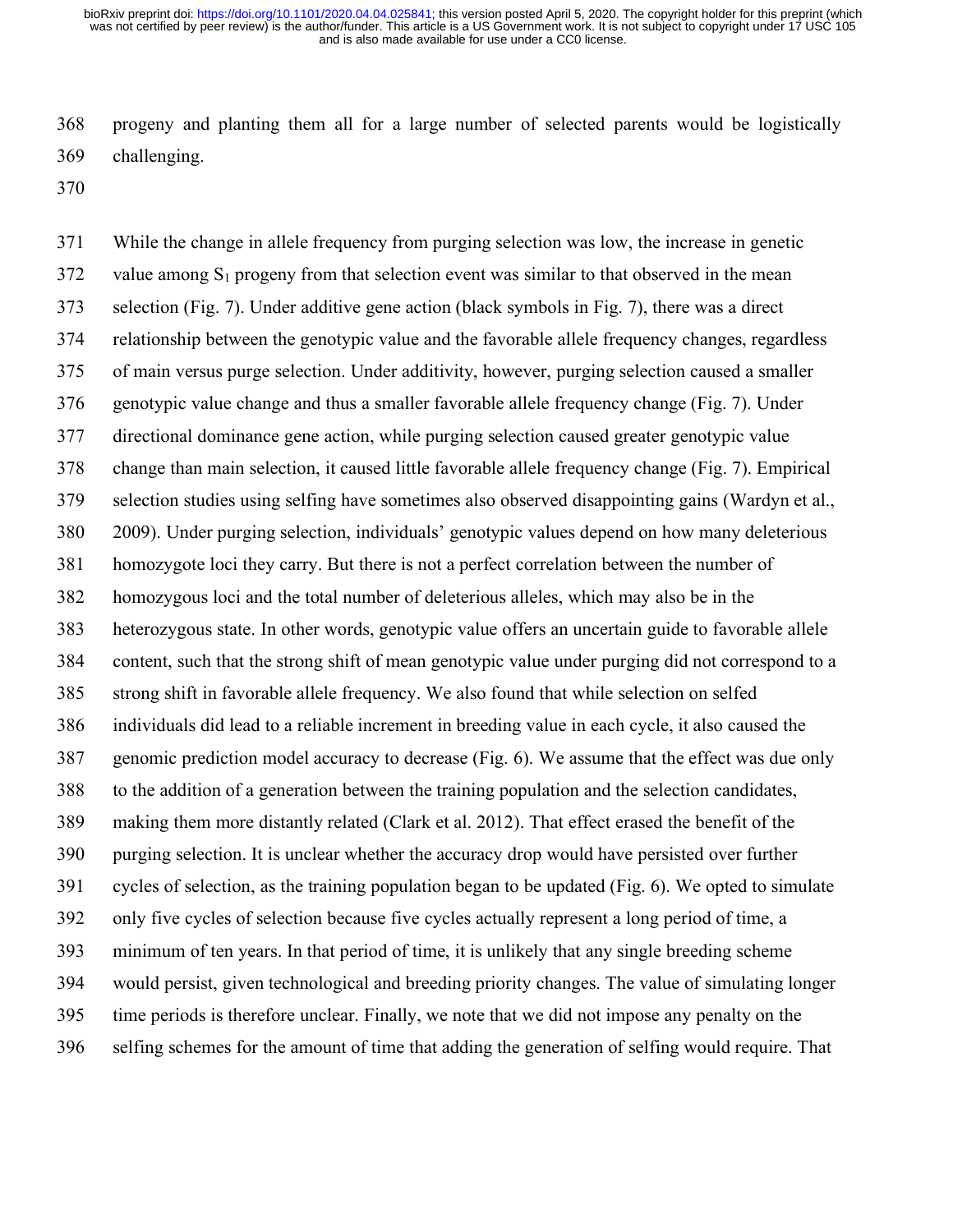time would decrease the number of breeding cycles possible per unit time, an effect that has strong negative repercussions (Cobb et al., 2019).

### **Conclusions**

 Cassava carries a high genetic load (Ramu et al., 2017) and is known to suffer from inbreeding depression (Ceballos et al., 2004). These observations suggest attempting to purge deleterious load by selection on partially inbred individuals could be worthwhile. We simulated one approach to implement purging selection in the context of a breeding program using genomic selection. We observed a favorable initial response (cycles 1 and 2) to adding a generation of selfing to the breeding scheme, but this benefit did not persist beyond those cycles. Over subsequent cycles (cycles 3 to 5), the increase in favorable allele frequency occurring during purging selection only compensated for the loss in accuracy a selfing cycle caused during the main genomic prediction cycle. Thus, despite added cost and overall breeding cycle length from including selfing, no net gain was observed relative to a scheme without selfing.

 It is difficult to extrapolate from our results to what a cassava breeder may experience empirically because the results do depend both on questions of underlying genetic architecture and on breeding scheme details. Thus, it is difficult to make strong recommendations. We did find, however, a few somewhat non-intuitive results that we believe breeders should keep in mind as they consider breeding scheme modifications. First, we found that the breeding schemes increased favorable allele frequencies even though genotypic values were stagnant (Fig. 1 and Fig. 3). While we believe that this phenomenon can occur generally, it depended on a specific aspect of the simulation that will differ across real breeding programs. In particular, our simulated founders came from a population with an effective size of 500, whereas the standard breeding scheme had an upper bound to the effective population size of 60 due to the number of parents randomly mated in each cycle. This rapid downward change led to greater drift and therefore fixation of the deleterious allele at some loci. Thus, the lack of gain from the first to the fifth cycles (Fig. 1) in our simulation may not be generalizable to practicing breeding programs.

 An observation that we believe will be generalizable was that introducing a generation of selfing into the scheme will have conflicting impacts: on the one hand, it will provide some genetic gain itself. On the other hand, it will distance selection candidates from the genomic prediction training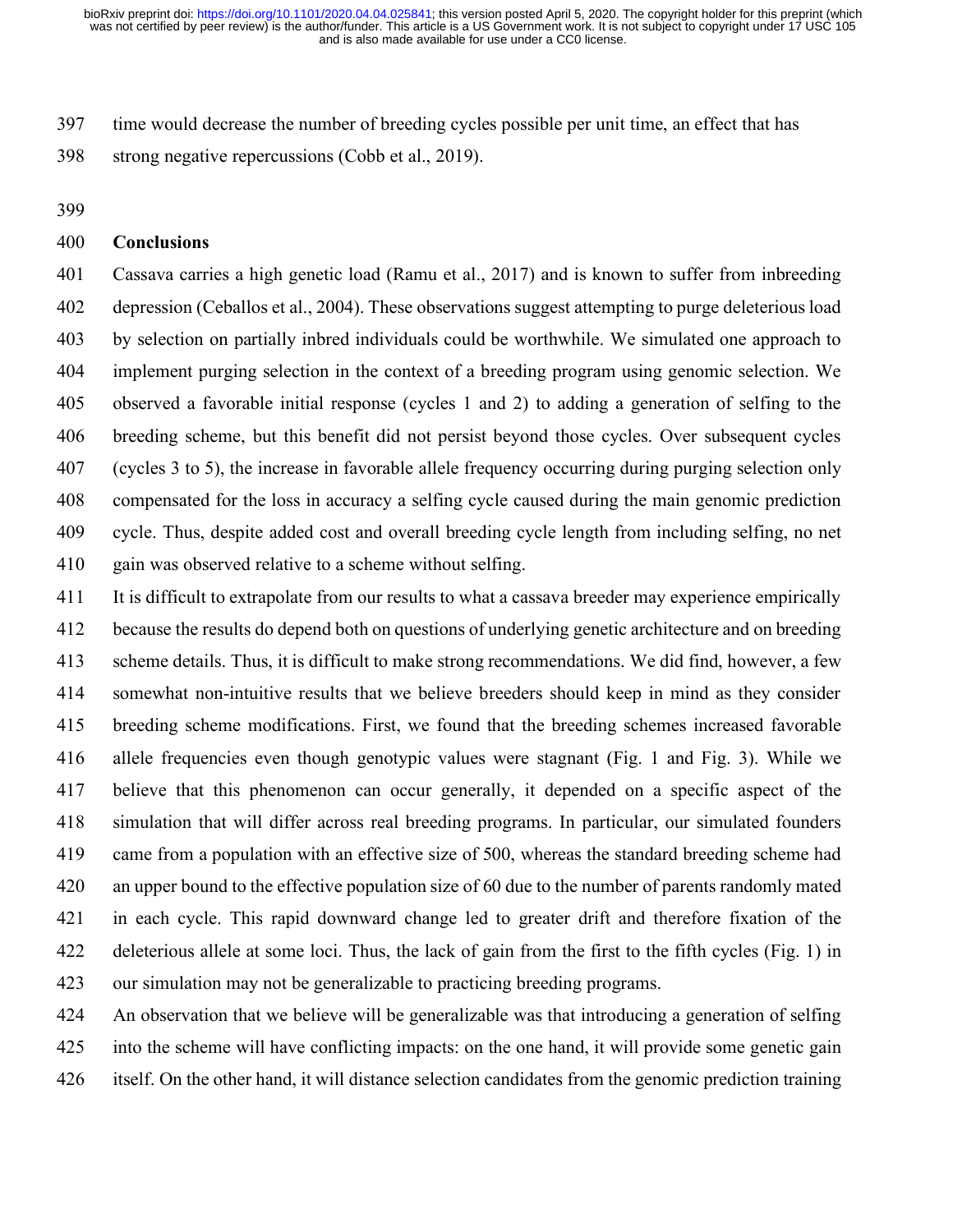population, thereby causing a decrease in accuracy. In our simulation, these conflicting impacts balanced out beyond the first selection cycle so that the selfing schemes generated about equal gain to the scheme without selfing (Fig. 1, 4, and 5). A related observation was that rapid additions to the training population in the Self+ scheme caused decreased inbreeding (Fig. 4, 5, and Supp. Fig. 1). We also think that this result is generalizable. We do not have an explanation as to why 432 this effect did not lead to greater gains per cycle in the Self+ than the Self scheme. We do think the effect lead to greater potential for inbreeding depression at the end of the five selection cycles (Table 2), simply because the standing population was less inbred to begin with. Finally, we observed that selection on partially inbred individuals led to a large gain in genotypic value among those individuals, but that that large gain was not reflected in a large gain in favorable allele frequency (Fig. 7). Under strong directional dominance, genotypic value may not be a good

 guide to breeding value. It is worth considering this effect more carefully. Changes in genotypic value are what breeders observe directly and it therefore guides their intuition. Here we show through simulation that selection on partially inbred individuals may not lead to as strong gain in their outcrossed progeny as we might intuit.

### **Acknowledgments**

The research conducted at Cornell University was part of NextGen cassava project funded by

Bill & Melinda Gates foundation and UKaid (Grant 1048542). The research was conducted using

the resources of the Cornell University Institute of Biotechnology Bioinformatics Facility

(BioHPC). The authors gratefully acknowledge the support of BioHPC staff.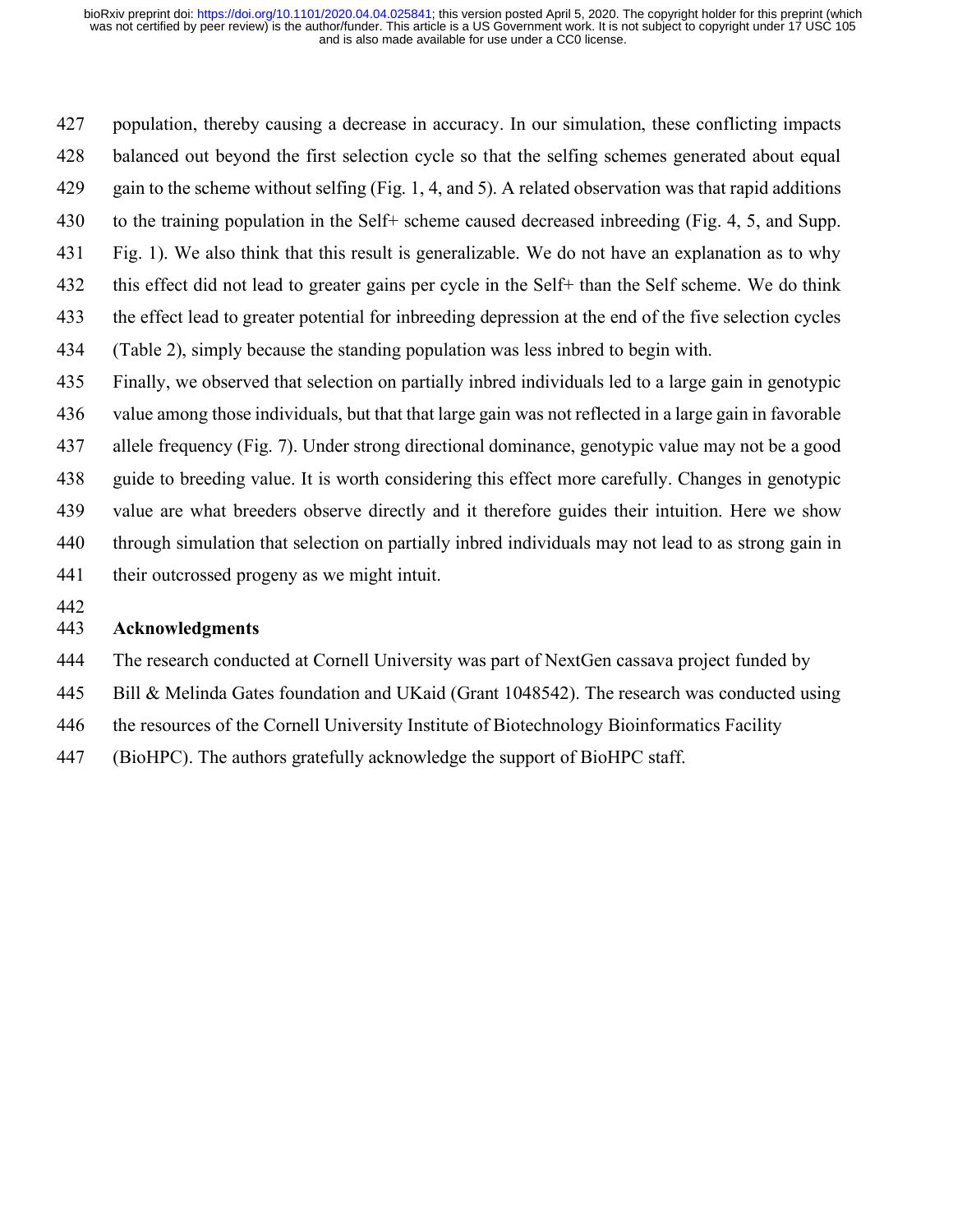### **References**

- Boakes, E.H & Wang, J. 2005. A simulation study on detecting purging of inbreeding depression in captive populations. Genetical Research, 86(02):139-148.
- Ceballos, H., Iglesias, C. A., Pérez, J. C., & Dixon, A. G. (2004). Cassava breeding: opportunities and challenges. *Plant molecular biology*, *56*(4), 503-516
- Ceballos, H., Sánchez, T., Morante, N., Fregene, M., Dufour, D., Smith, A. M., ... & Mestres, C. (2007). Discovery of an amylose-free starch mutant in cassava (Manihot esculenta Crantz). *Journal of Agricultural and Food Chemistry*, *55*(18), 7469-7476.
- Charlesworth, D., & Willis, J. H. 2009. The genetics of inbreeding depression. *Nature Reviews Genetics*, *10*(11):783-796.
- Clark, S.A., J.M. Hickey, H.D. Daetwyler, and J.H.J. van der Werf. 2012. The importance of information on relatives for the prediction of genomic breeding values and the implications for the makeup of reference data sets in livestock breeding schemes. Genet. Sel. Evol. 44: 461 4.
- Cobb, J.N., R.U. Juma, P.S. Biswas, J.D. Arbelaez, J. Rutkoski, et al. 2019. Enhancing the rate of genetic gain in public-sector plant breeding programs: lessons from the breeder's equation. Theor. Appl. Genet. 132:627–645.
- de Freitas, J.P.X., V. da Silva Santos, and E.J. de Oliveira. 2016. Inbreeding depression in cassava for productive traits. Euphytica, 209(1):137-145.
- Duenk, P., P. Bijma, M.P.L. Calus, Y.C.J. Wientjes, and J.H.J. van der Werf. 2020. The Impact of Non-additive Effects on the Genetic Correlation Between Populations. G3 10(2): 783– 795.
- Endelman, J.B. 2011. Ridge regression and other kernels for genomic selection with R package rrBLUP. *The Plant Genome*, *4*(3):250-255.
- Falconer, D.S., and T.F.C. Mackay. 1996. Introduction to Quantitative Genetics. Longman Sci. and Tech., Harlow, U.K.
- Haller, B. C., and P. W. Messer. 2017. SLiM 2: Flexible." *Interactive Forward Genetic*.
- International Cassava Genetic Map Consortium (ICGMC). 2014. High-resolution linkage map and chromosome-scale genome assembly for cassava (*Manihot esculenta* Crantz) from 10 populations. G3 5(1): 133–144.
- Jannink, J.-L. 2010. Dynamics of long-term genomic selection. Genet. Sel. Evol. 42(1): 35.
- Jannink, J.L., Lorenz, A.J. and Iwata, H., 2010. Genomic selection in plant breeding: from theory to practice. *Briefings in functional genomics*, *9*(2), pp.166-177.
- Kawuki, R. S, Nuwamanya E, Labuschagne MT, Herselman L, Ferguson M (2011) Segregation of selected agronomic traits in six S1 cassava families. J Plant Breed Crop Sci 3:154–160
- Lande, R., Schemske, D. W., & Schultz, S. T. (1994). High inbreeding depression, selective interference among loci, and the threshold selfing rate for purging recessive lethal mutations. *Evolution*, 965-978.
- Lorenz, A.J., Chao, S., Asoro, F.G., Heffner, E.L., Hayashi, T., Iwata, H., Smith, K.P., Sorrells, M.E. and Jannink, J.L. 2011. Genomic selection in plant breeding: knowledge and prospects. In Advances in agronomy 110:77-123.
- Lorenz, A. J. 2013. Resource allocation for maximizing prediction accuracy and genetic gain of genomic selection in plant breeding: a simulation experiment. G3, 3:481–91
- Muir, W.M. 2007. Comparison of genomic and traditional BLUP-estimated breeding value accuracy and selection response under alternative trait and genomic parameters. J. Anim. Breed. Genet. 124(6): 342–355